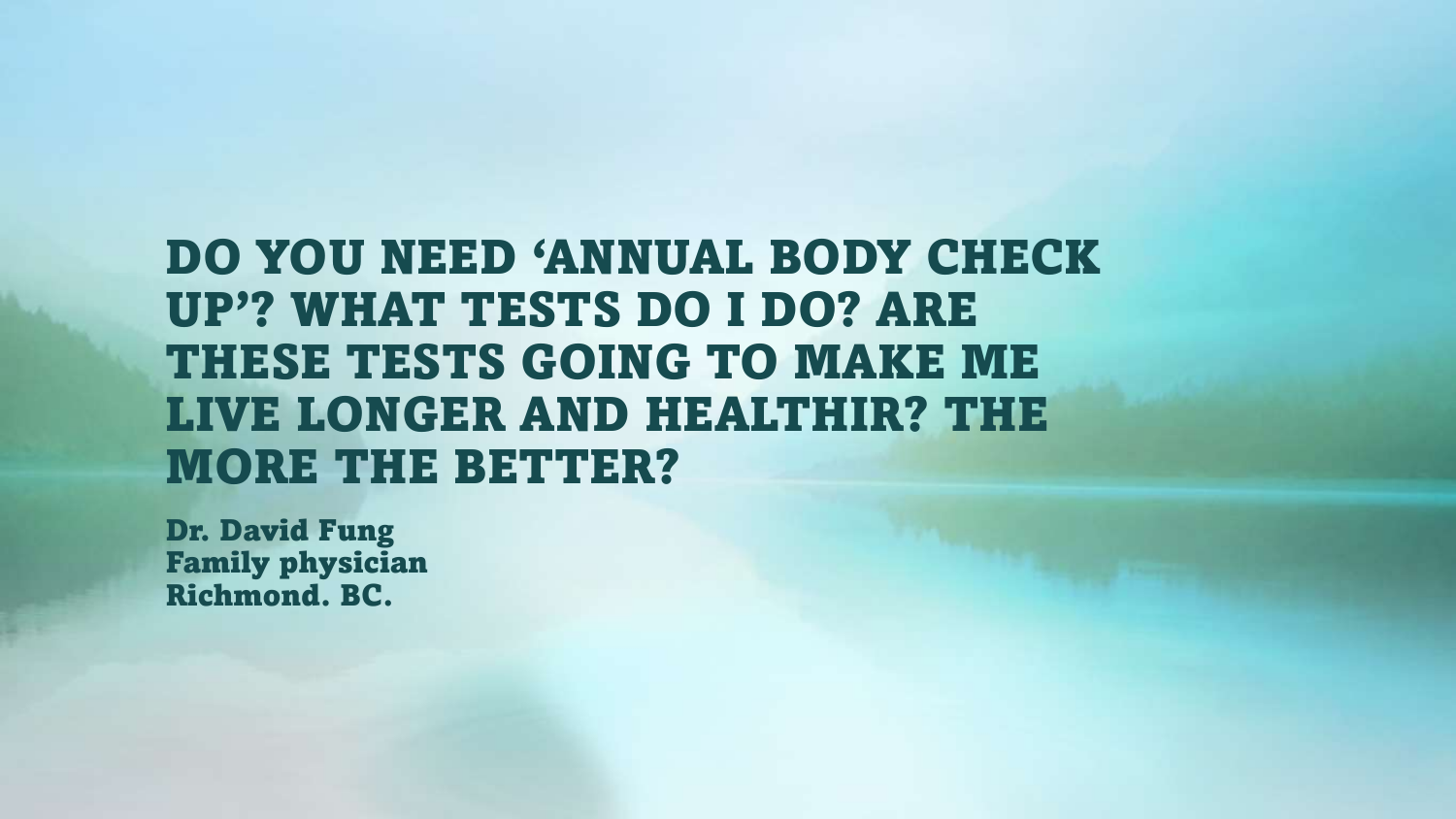### Why do we want / need to have 'check up' even when we are feeling okay?

- - prevent illness
- - early detection of diseases
- - live longer
- - live healthier

• AND THE BEST & MOST RELIABLE TEST IS ….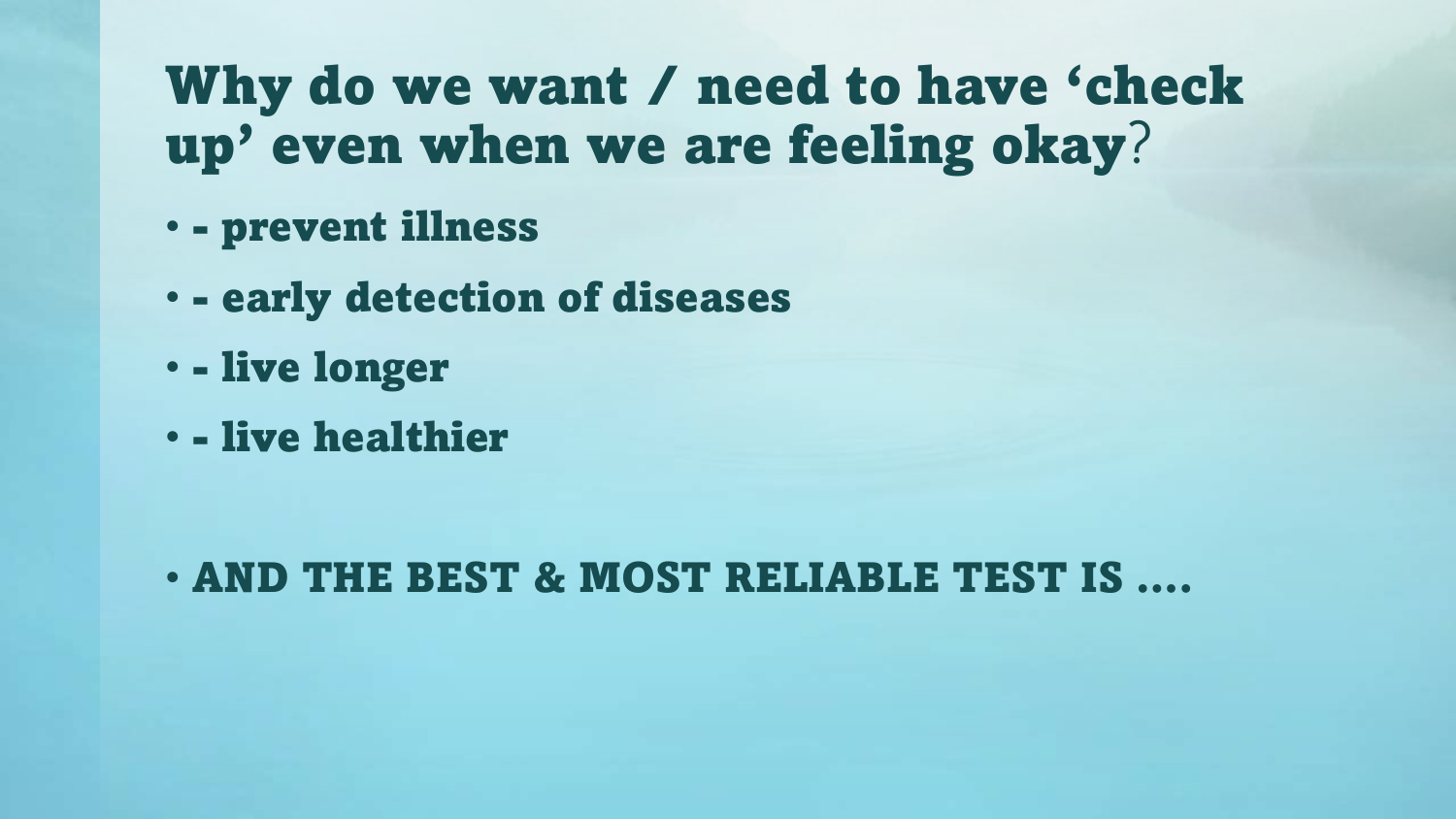## As a human being, we have the instinct to explore our future…

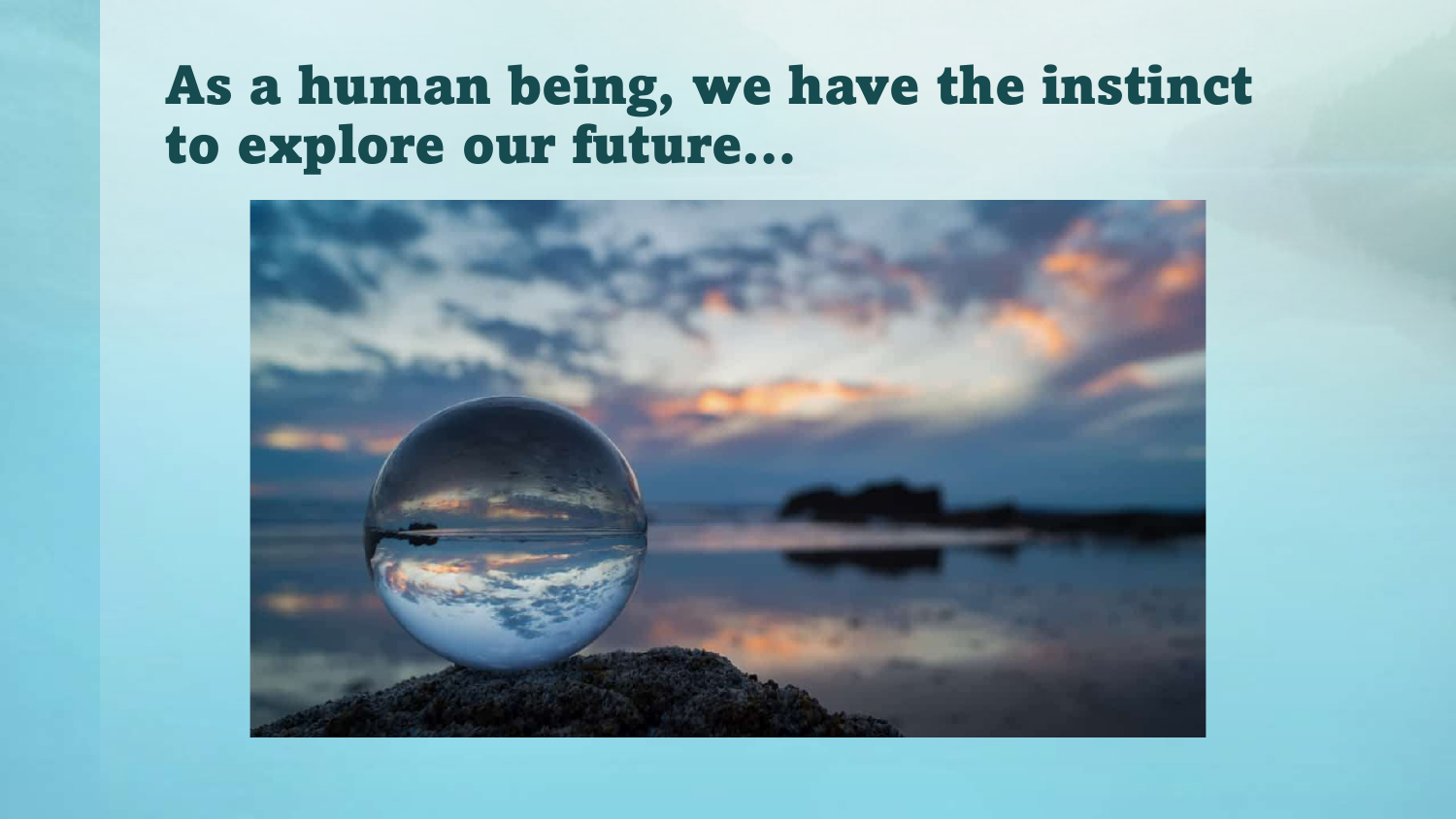# **DISEASE PREVENTION**

### • **PRIMARY PREVENTION**

- Implementation to prevent diseases from happening
- Immunization
- Behavior and lifestyle: sunscreen, wearing helmet, smoking cessation, physical activity, healthy diet…etc.
- NO test is needed.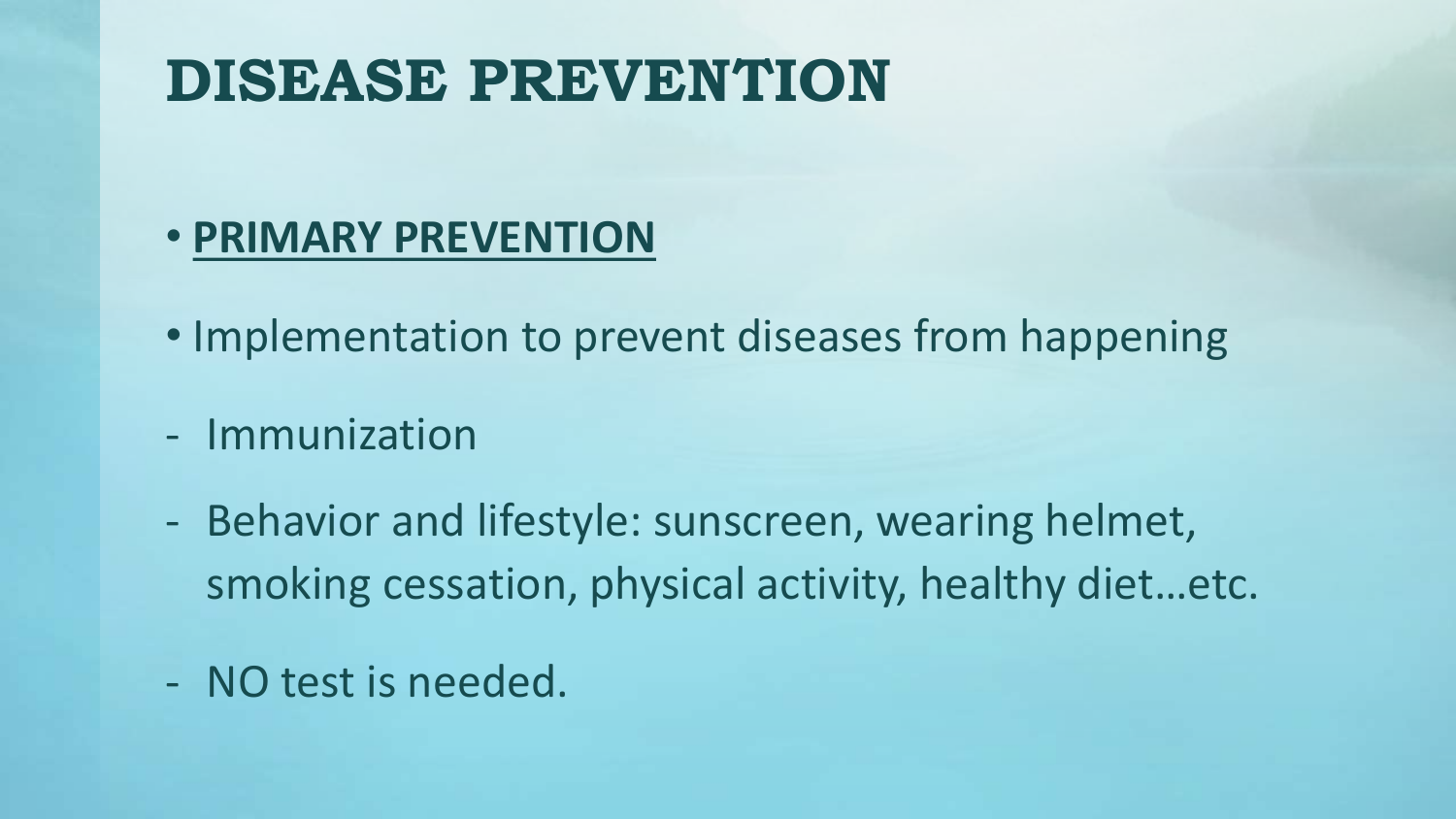## **SCREENING TEST "check up"– SECONDARY PREVENTION**

- IDEAL CRITERIA FOR SCREENING TESTS
- DISEASE:
- Must cause significant suffering or death
- Natural history must be understood
- Must have any asymptomatic stage that can be detected by a test
- Early detection & intervention must result in improved outcomes
- Incident is not too high or too low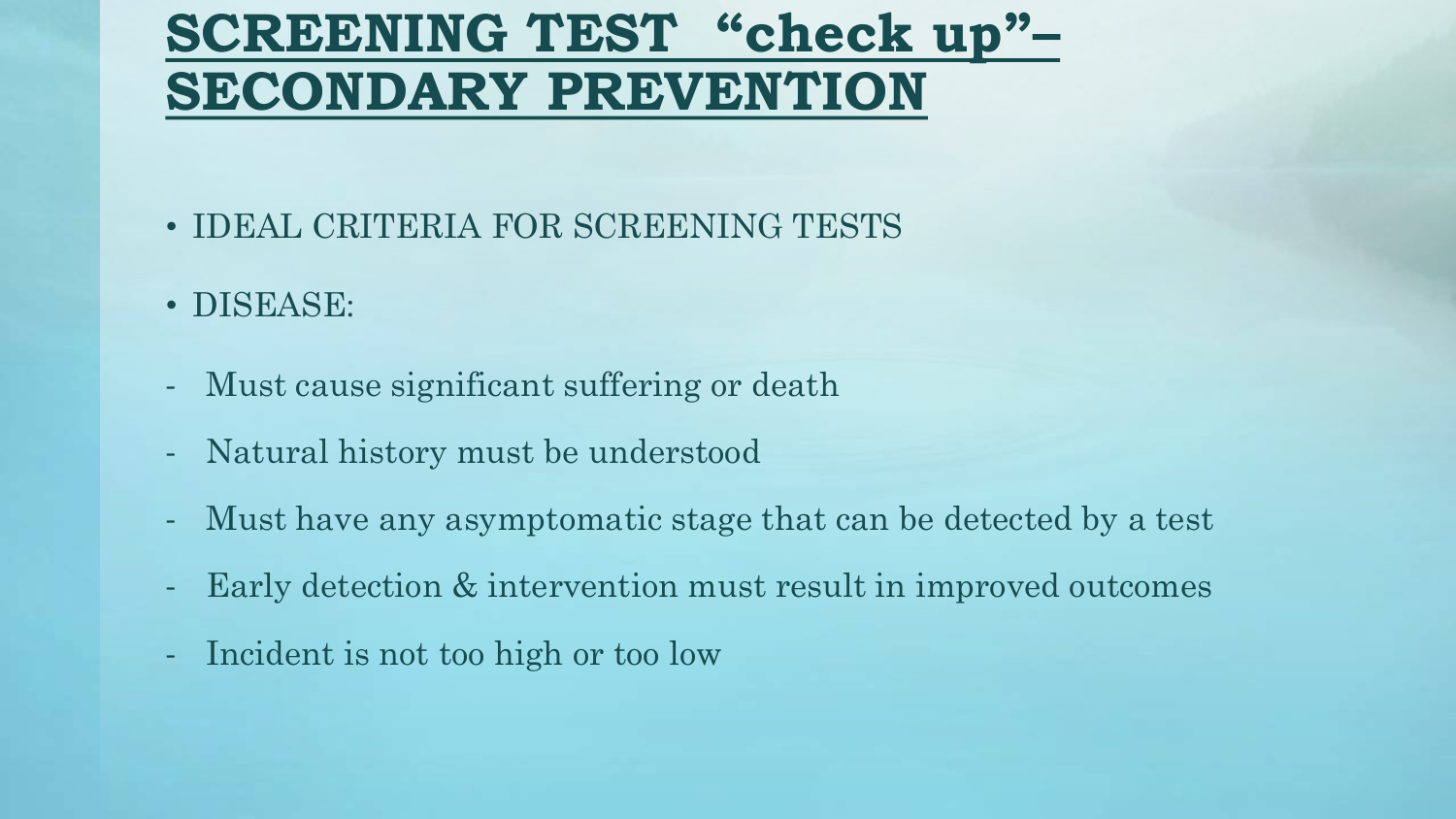### Ideal screening test / "check up"

- TEST:
- High sensitivity and specificity
- Safe, rapid, easy and relatively inexpensive
- Acceptable to providers and to population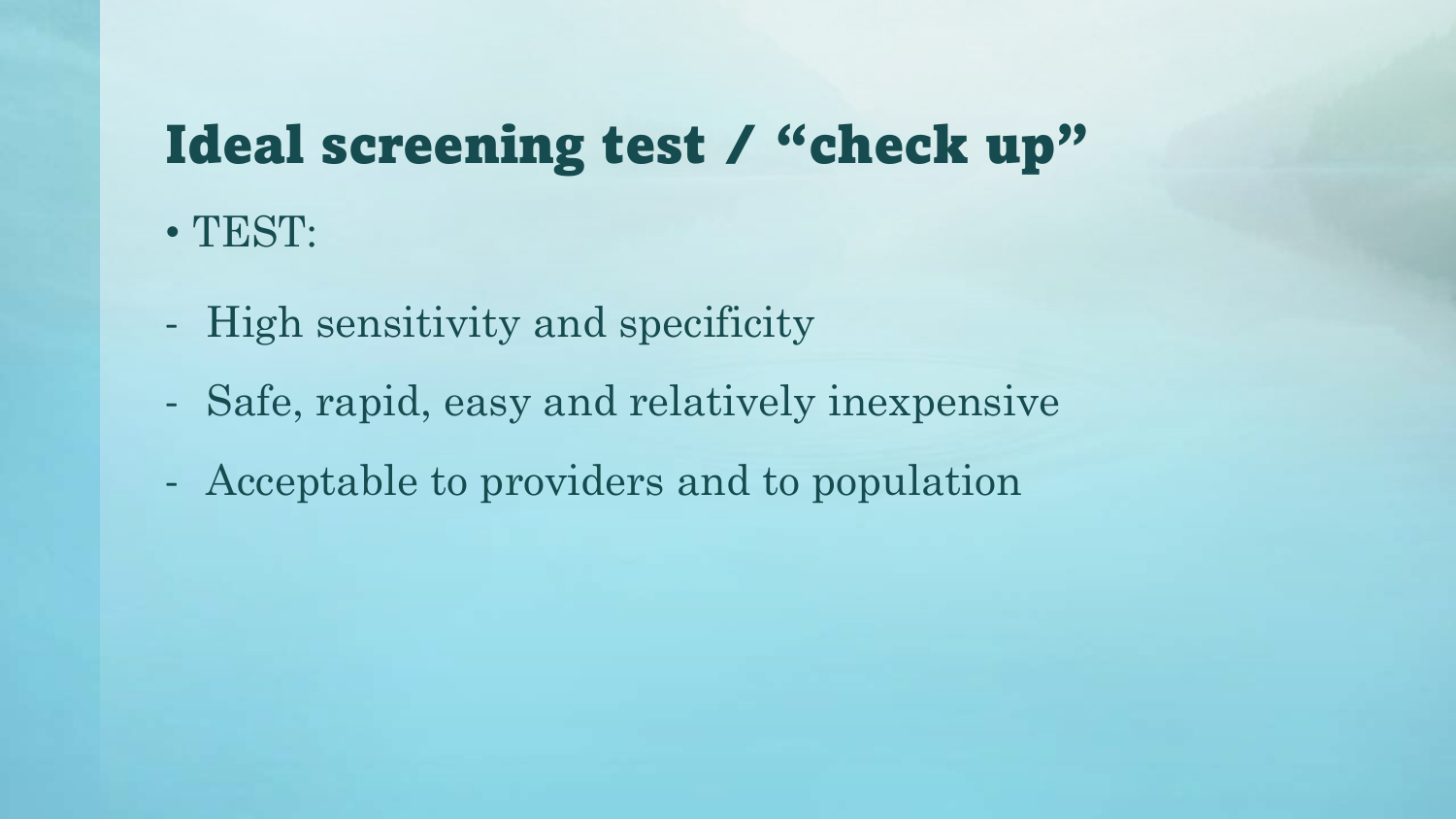

- HEALTH CARE SYSTEM
- Capacity for reporting, follow up , and treatment of positive screens
- Cost effective
- Sustainable program
- Clear policy guidelines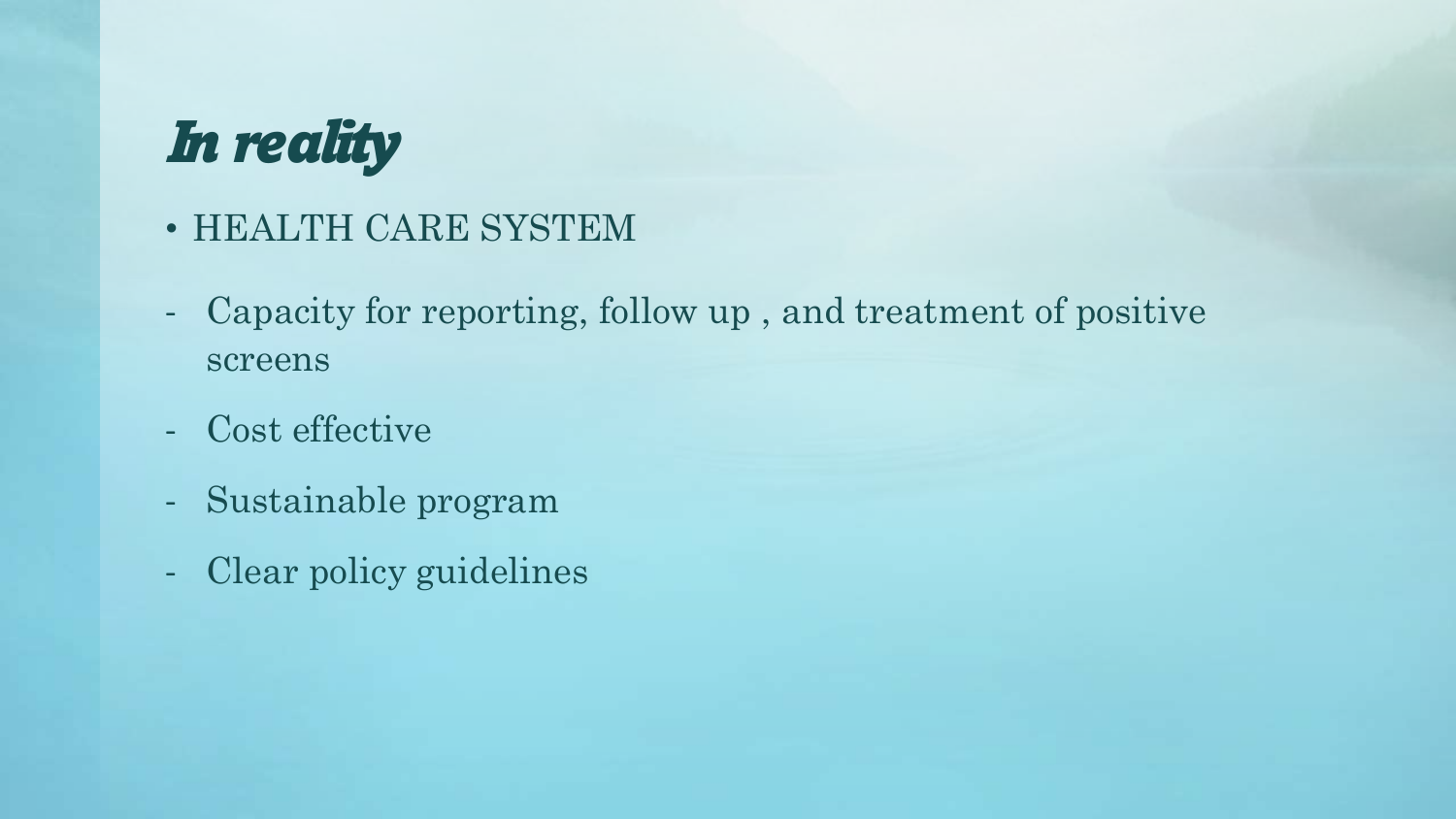### Our crystal ball in Canada

- **SCREENING PROGRAM IN B.C. (well established recall and follow up system)**
- **FIT** (stool occult blood test): 50 74 years old; every 2 years
- **Screening mammogram**: 40 years or above; every 2 years
- **PAP**: every 3 years
- That's it??!!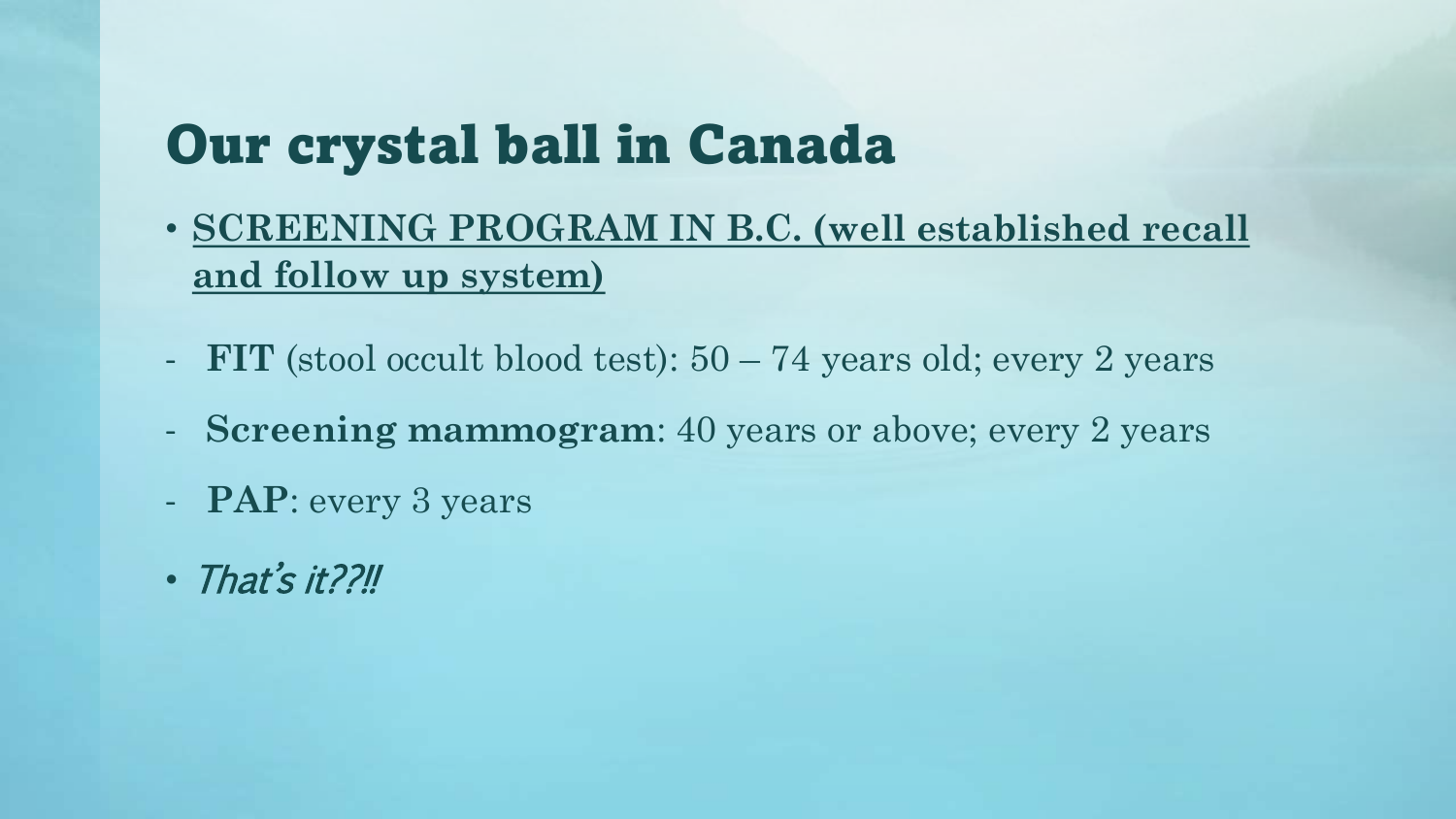#### **OTHER AGE & GENDER APPROPRIATE SCREENING TEST "so called**  *regular check up***"**

- **DM:** Anyone over the age of 40 should be tested for **diabetes** every three years. If you have one or more risk factors, you should be tested earlier and more frequently. HbA1c & fasting glucose or **OGTT**
- **Cholesterol**: In Canada, it is recommended that anyone who has strong risk factors for heart disease
- People who have a family history of early [coronary artery disease](https://www.healthlinkbc.ca/health-topics/stc123750#stc123750-sec)
- Men aged 40 and older.
- Women aged 40 and older or who are post-menopausal
- Frequency of testing depends on your medical condition
- **Osteoporosis**: aged 65 years and older. Earlier if other risk factors
- **Prostate cancer: PSA** test. Controversial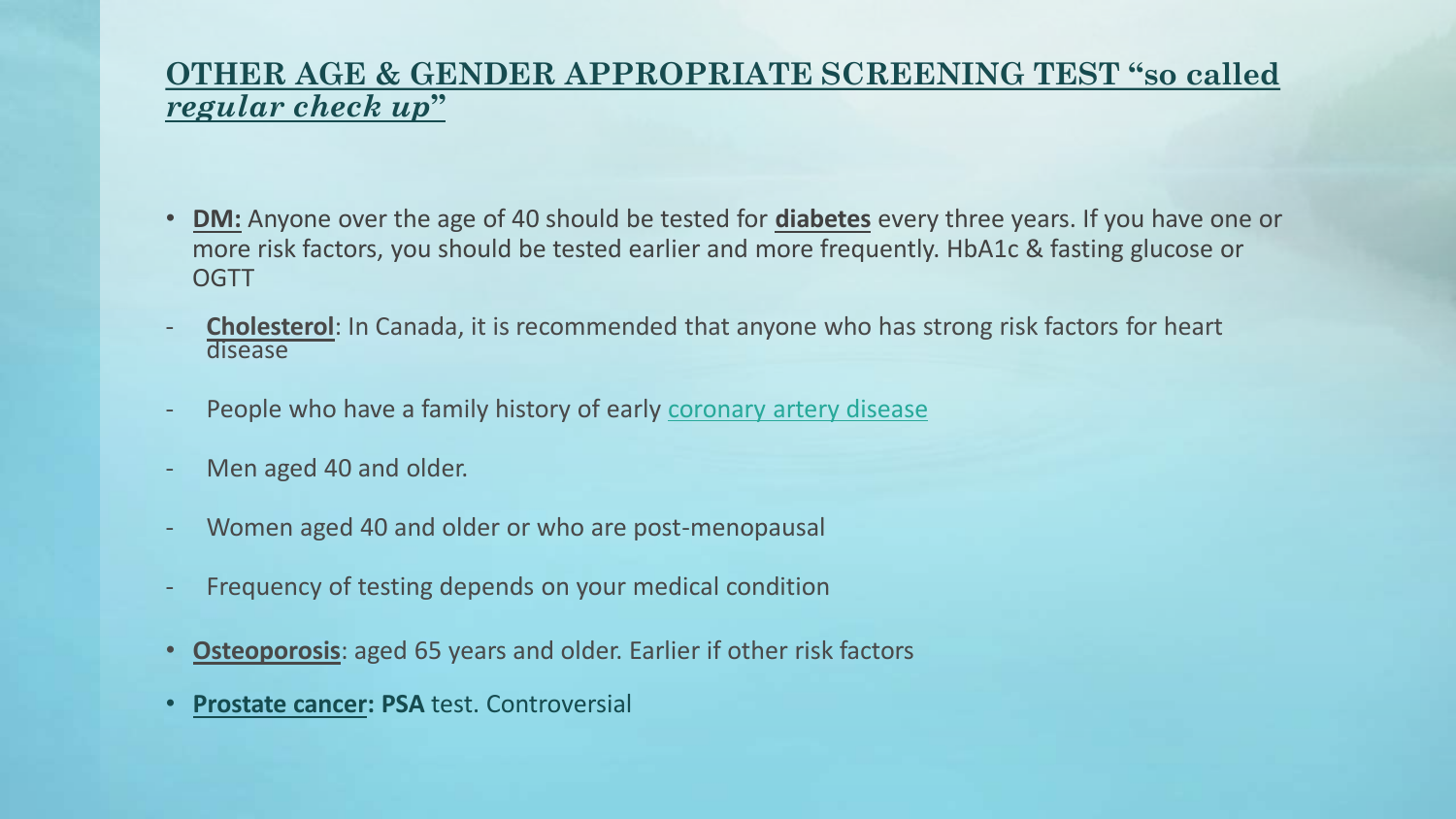## Some more….

#### • **TERTIARY PREVENTION**

- Treatment and rehabilitation of disease after it has been diagnosed so as to prevent progression and permanent disability. (e.g., DM, hypertension, osteoporosis, hepatitis B)
- Diabetes: 3-monthly HbA1c & urine ACR. Yearly kidney function, lipid, +/- B12
- Hepatitis B: 3-monthly liver function & 6-monthly ultrasound
- Colonoscopy every 3 or 5 years for known colon polyp
- *That's all??!!*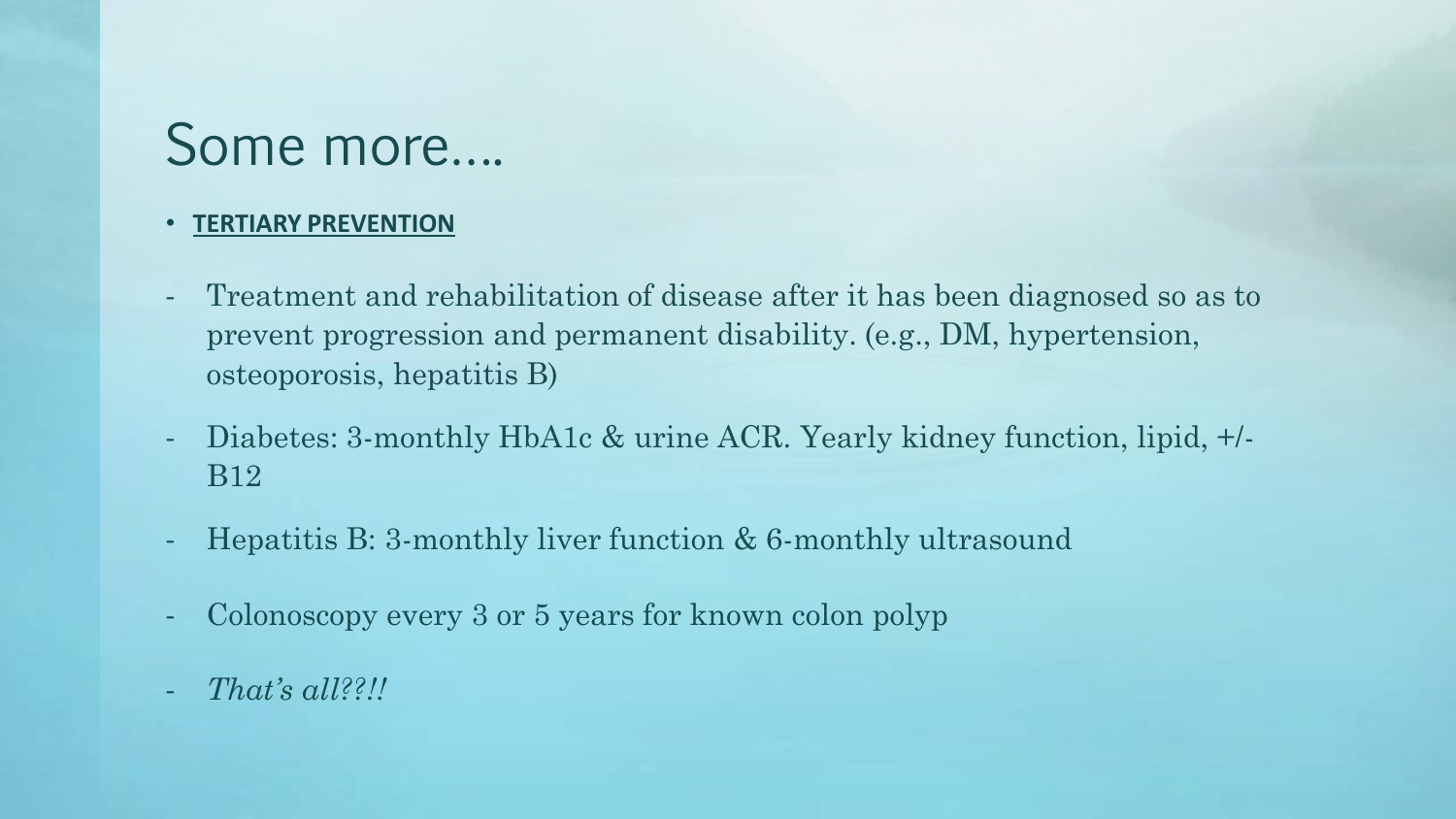• In another words, we only *screen* colon cancer, breast cancer, cervical cancer, diabetes mellitus, high cholesterol and osteoporosis (or perhaps prostate cancer)…so disappointing!!!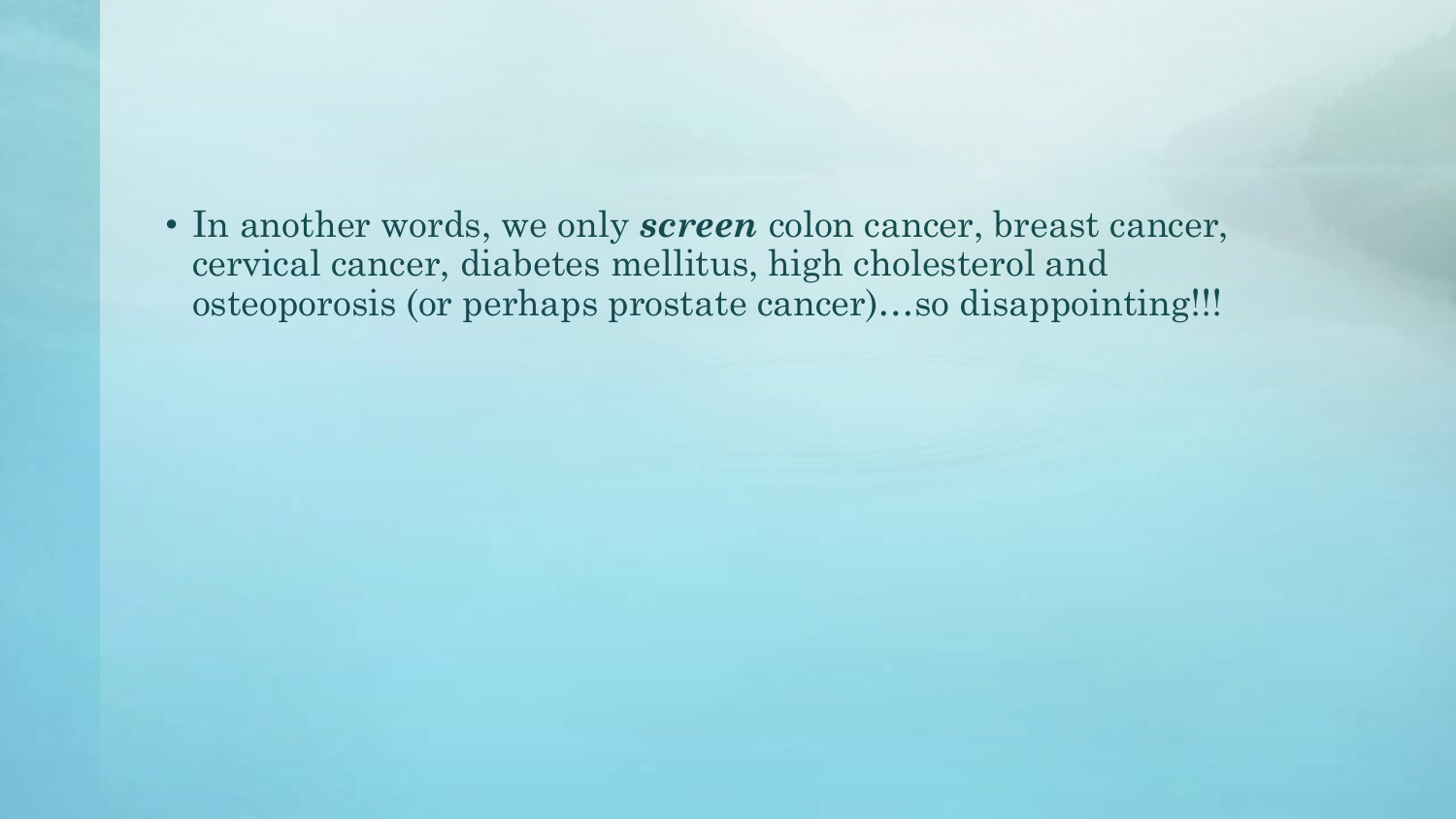## *What about…*

• What about brain cancer, stroke, lung cancer, stomach cancer, liver cancer, pancreatic cancer, kidney cancer, bladder cancer, ovarian cancer, testicular cancer, bladder cancer, bone caner, muscle cancer, nerve cancer, leukemia, lymphoma …and all other serious non-cancerous condition…dementia, stroke, heart attack, ALS, kidney failure…?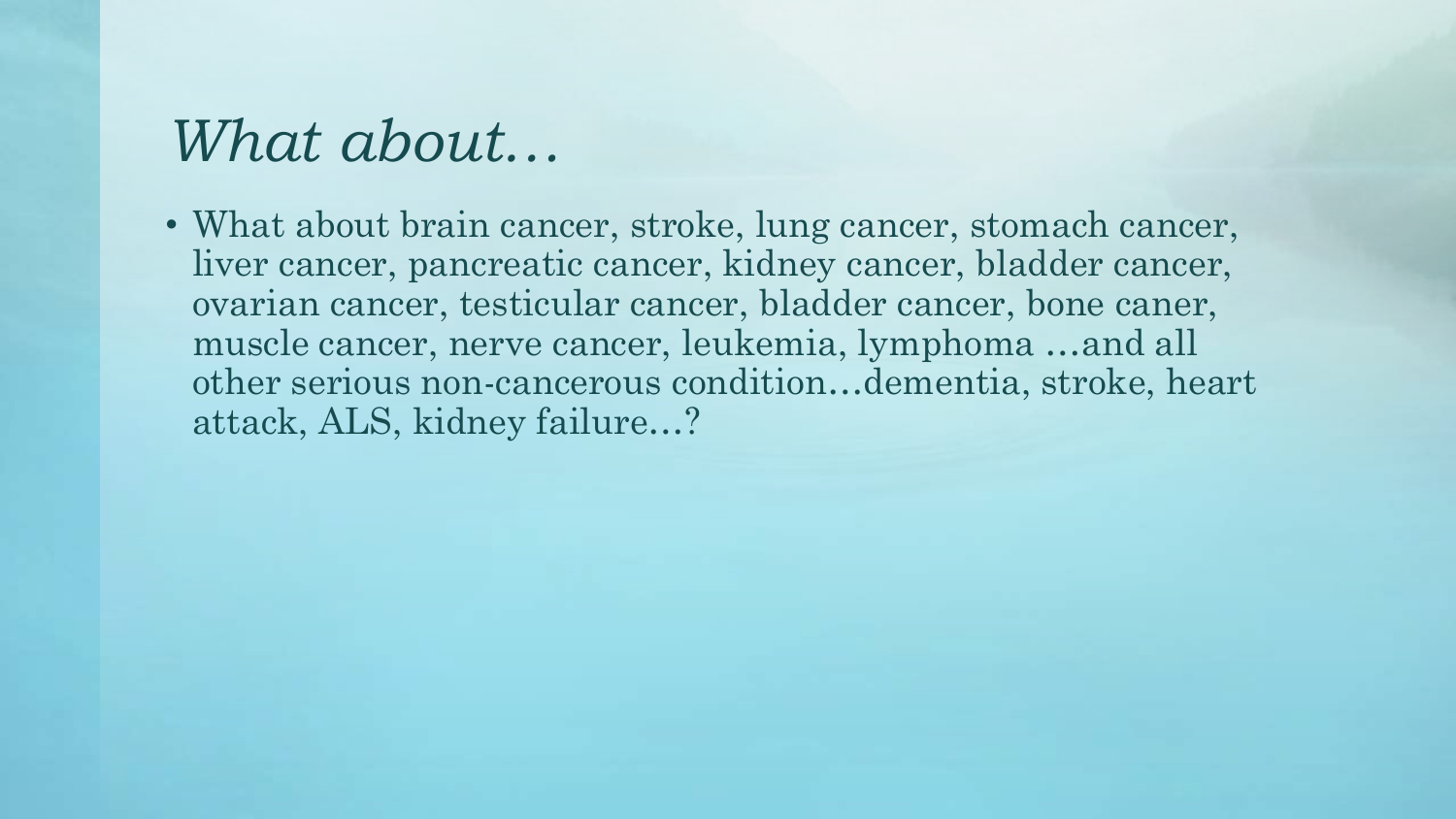

Any "total body" check up or screening which we can find out any hidden disease? Unfortunately, no. WHY?! We do not have an accurate crystal ball and we are not a fortune teller.

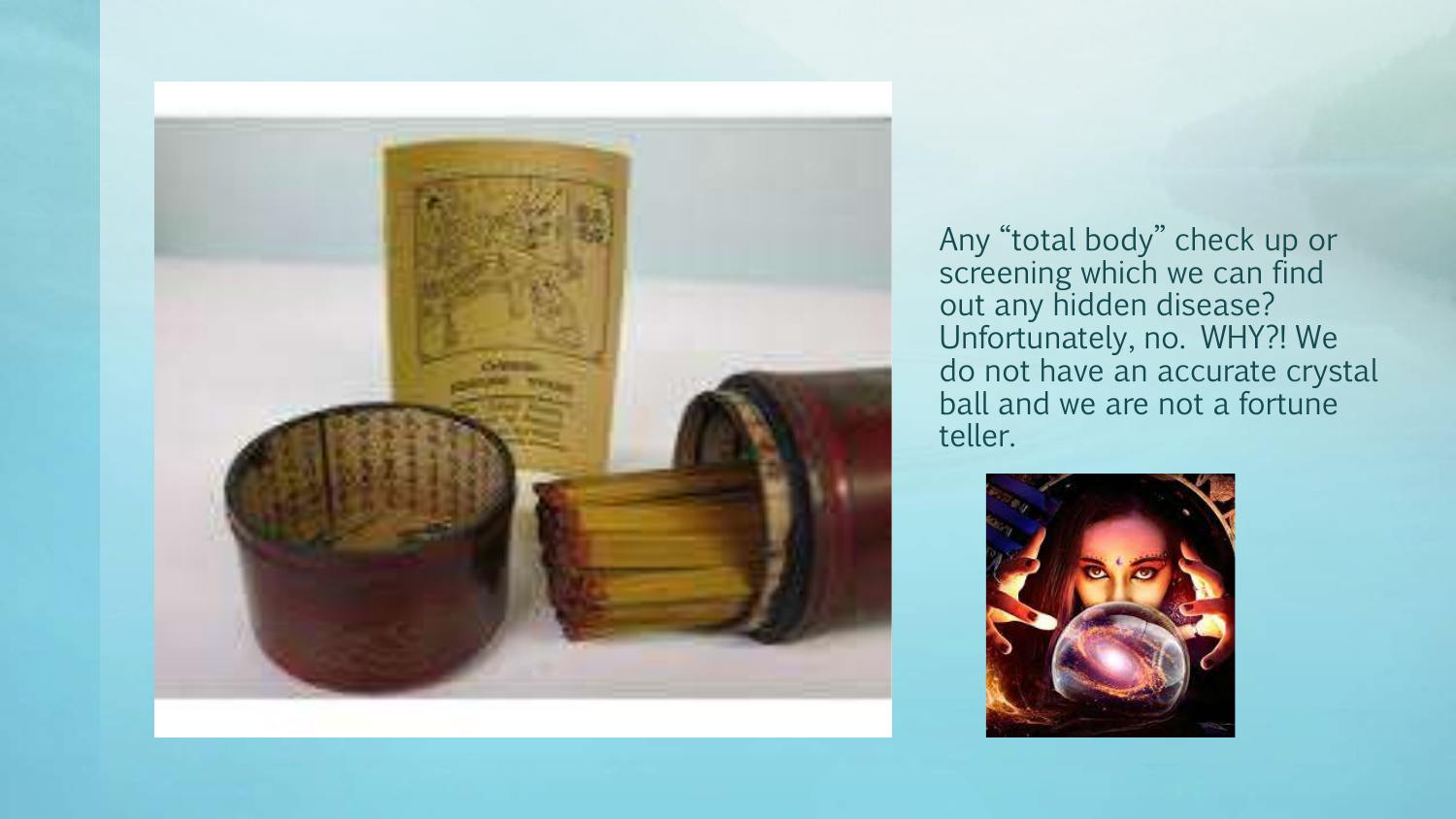#### WHAT ABOUT THOSE "TOTAL BODY SCAN" AND "HEALTH CHECK UP PACKAGE"??

- HEALTH/ BODY CHECK UP PACKAGE is very common in some parts of the world e.g. Hong Kong. Those packages are usually pre-set by the private labs and do not require consultation with a medical doctor.
- They usually include CBC, kidney and liver function, glucose, and cholesterol levels.
- If you are willing to pay more, you can check some tumor markers for cancers of prostate, pancreas, ovary, liver…etc. Some package also contains ECG, chest x-ray and even ultrasound of the abdomen or pelvis… so the more money you are willing to pay, the more you will know, right?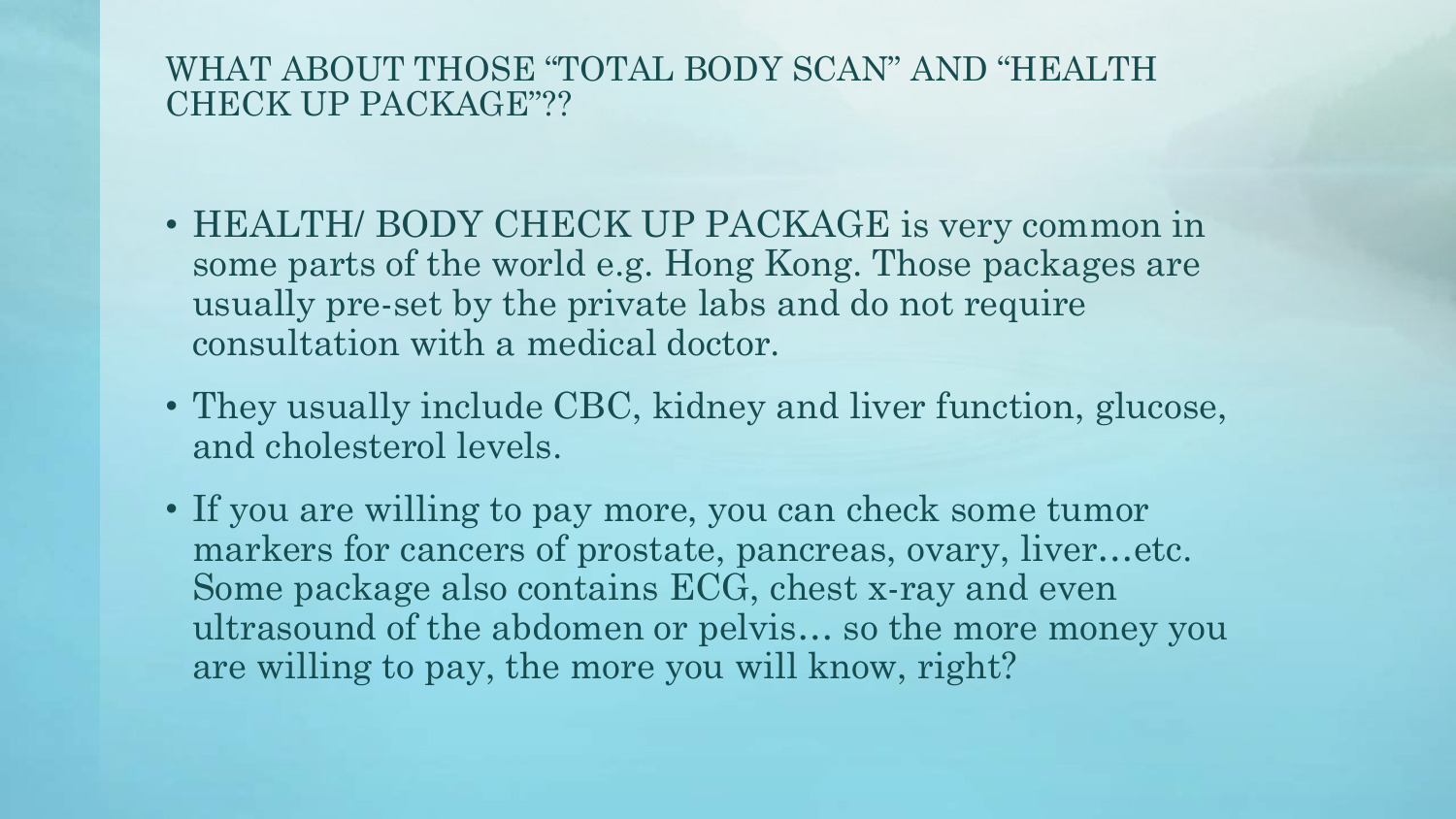# HEALTH CHECK UP PACKAGE

- How useful are these exam package?
- Are they useful in health promotion, disease prevention, early disease detection and treatment and better prognosis?
- Is "the more tests the better"? The more frequent the better?
- Your comments and experience?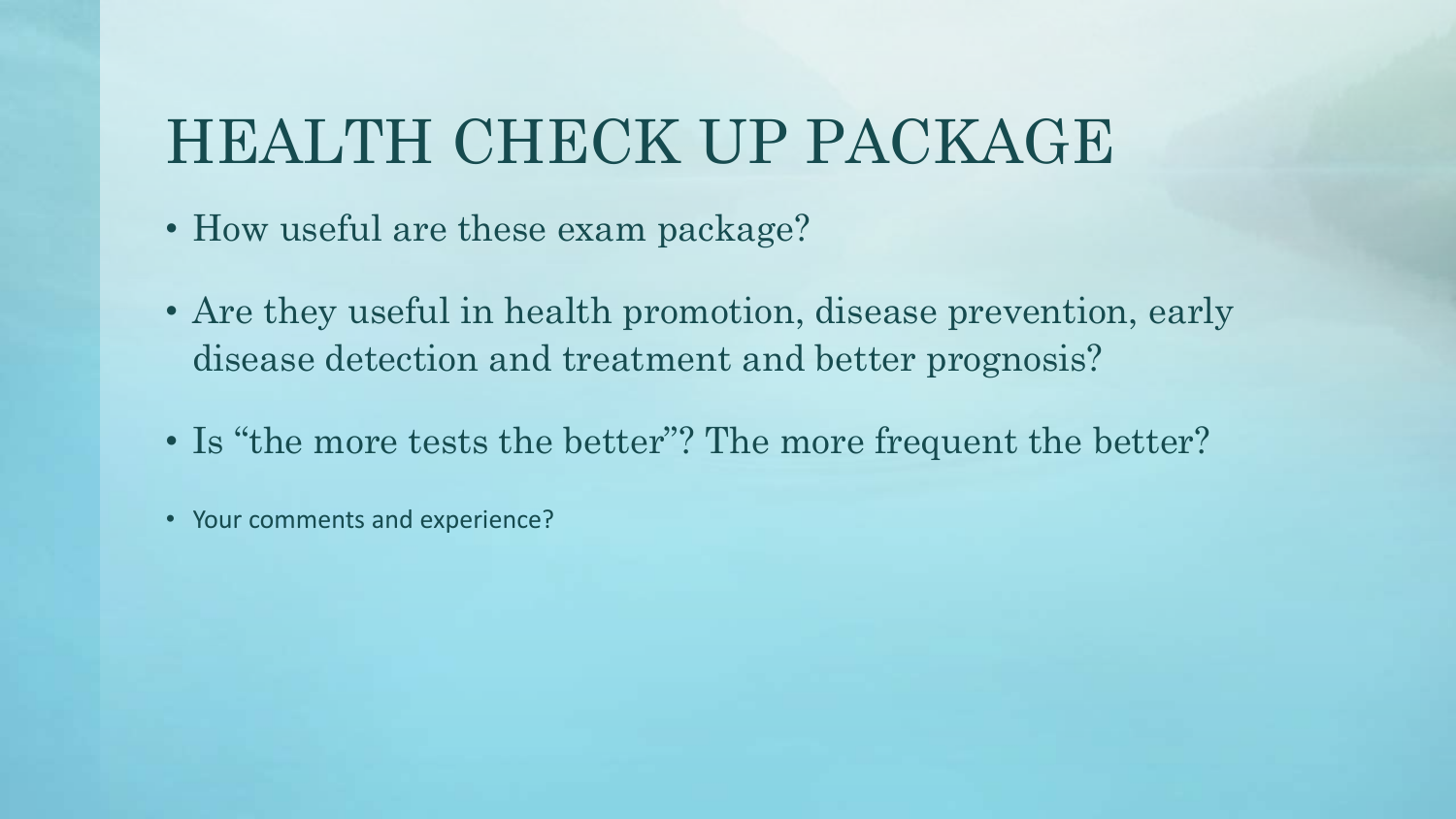### So confusing! To test or not to test? What should I do??

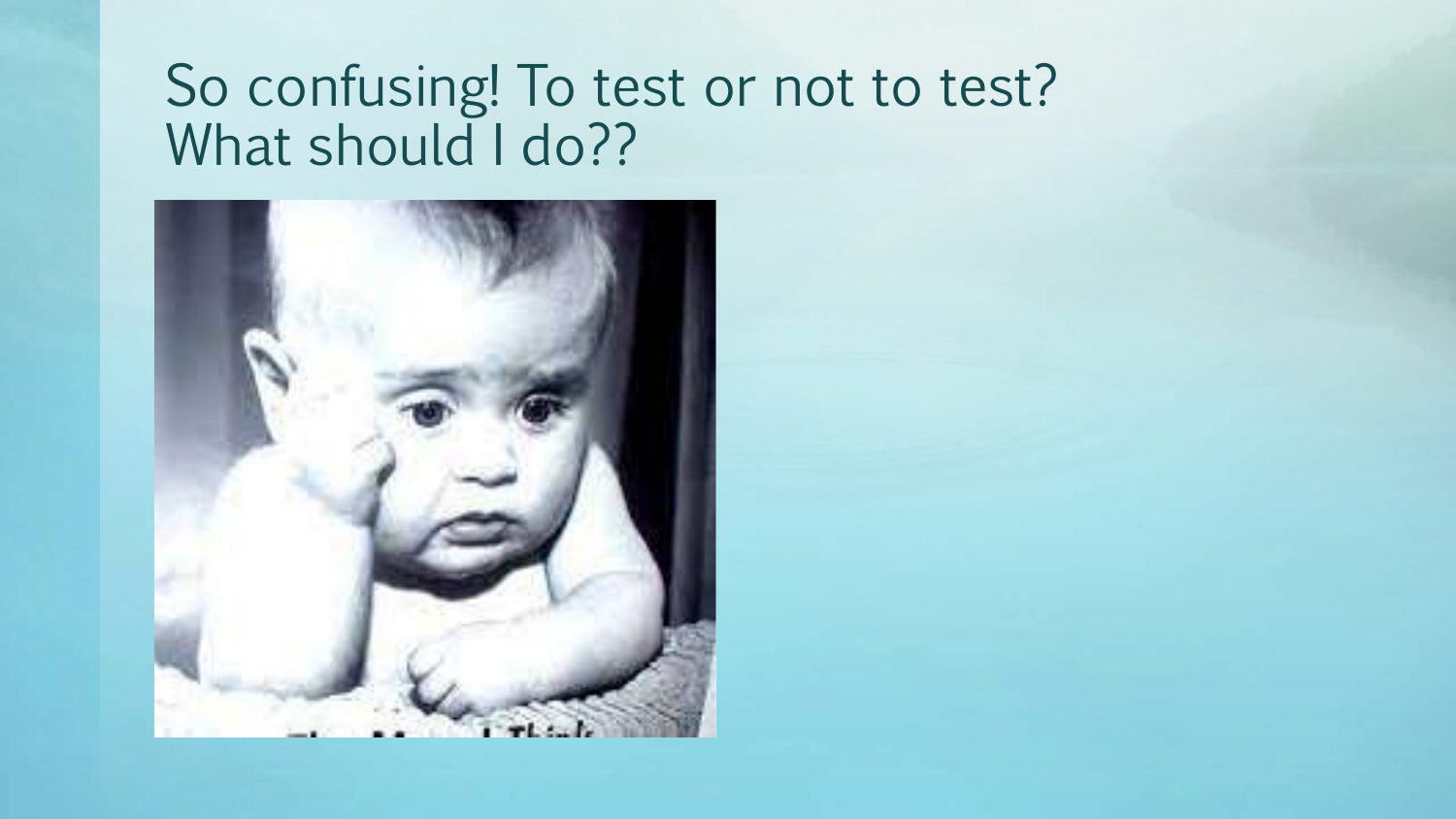#### SPECIAL SCREENING TESTS FOR SPECIFIC GROUPS OF PATIENTS

- HEPATITIS B:
- 3-monthly blood tests including liver enzyme ALT, hepatitis B viral DNA +/- AFP
- 6-monthly ultrasound
- COLON POLYPS:
- Colonoscopy every 3 or 5 years, depends on the polyp's pathology.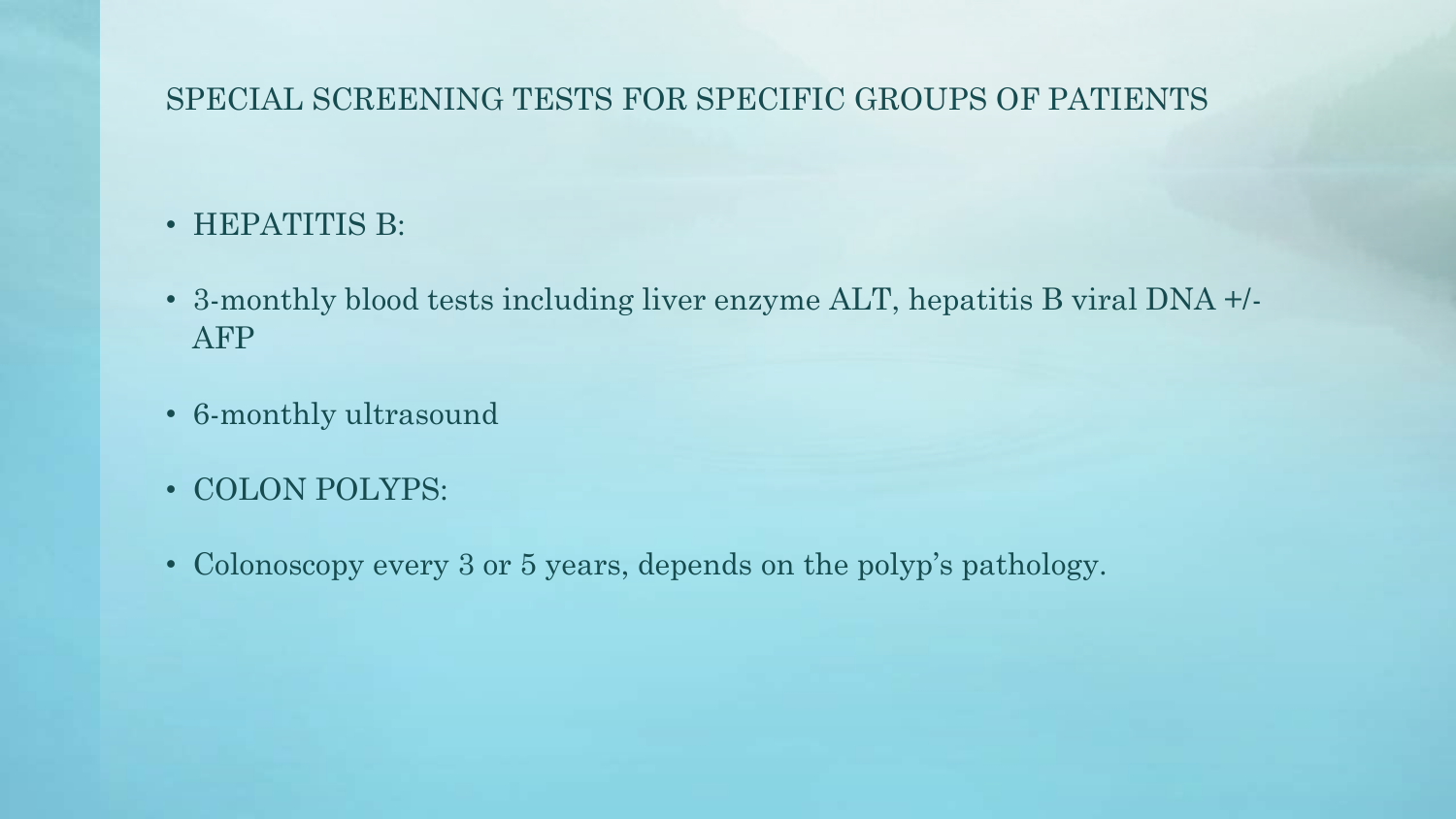*The reasons we do have many good screening program / tests are mostly because: the disease is not very common, short pre-symptomatic stage, no specific/sensitive/acceptable tests available.*

- *For example, pancreatic cancer has a high mortality rate. However, it is not very common and it is not appropriate to do CT scan regular for every adult. And even if we have a 'radiation-free' CT scan (which does not exist), how often should we scan ourselves? Once a year or once a month. What about the cost and anxiety created by the test?*
- *Another example is leukemia or blood cancer. We cannot do a bone marrow biopsy every month to confirm that you do not have leukemia.*

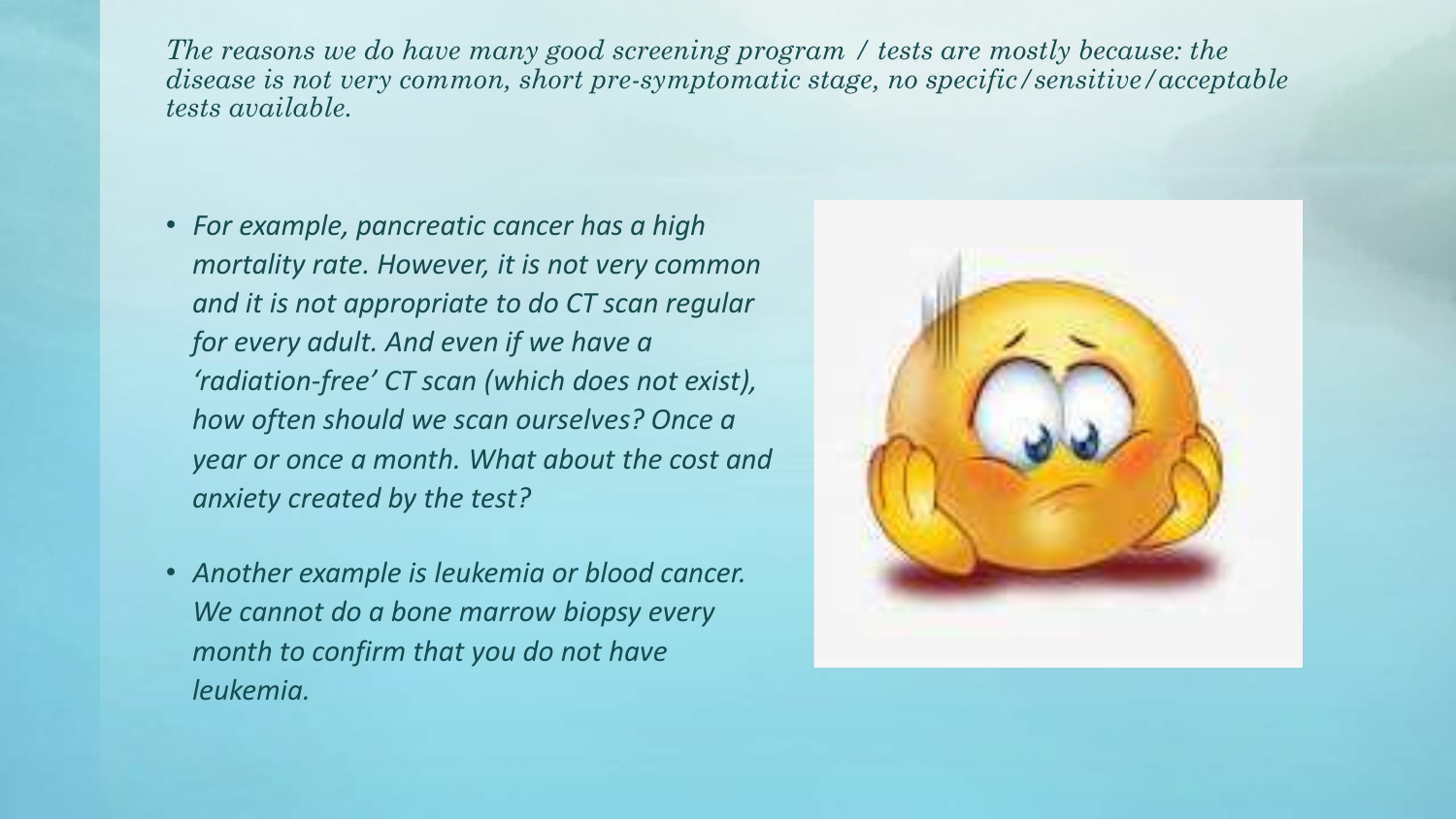

### DIAGNOSTIC TESTS

When we suspect a certain disease condition, sometimes we need a "diagnostic test" to confirm or exclude the diagnosis.

"Test" is not everything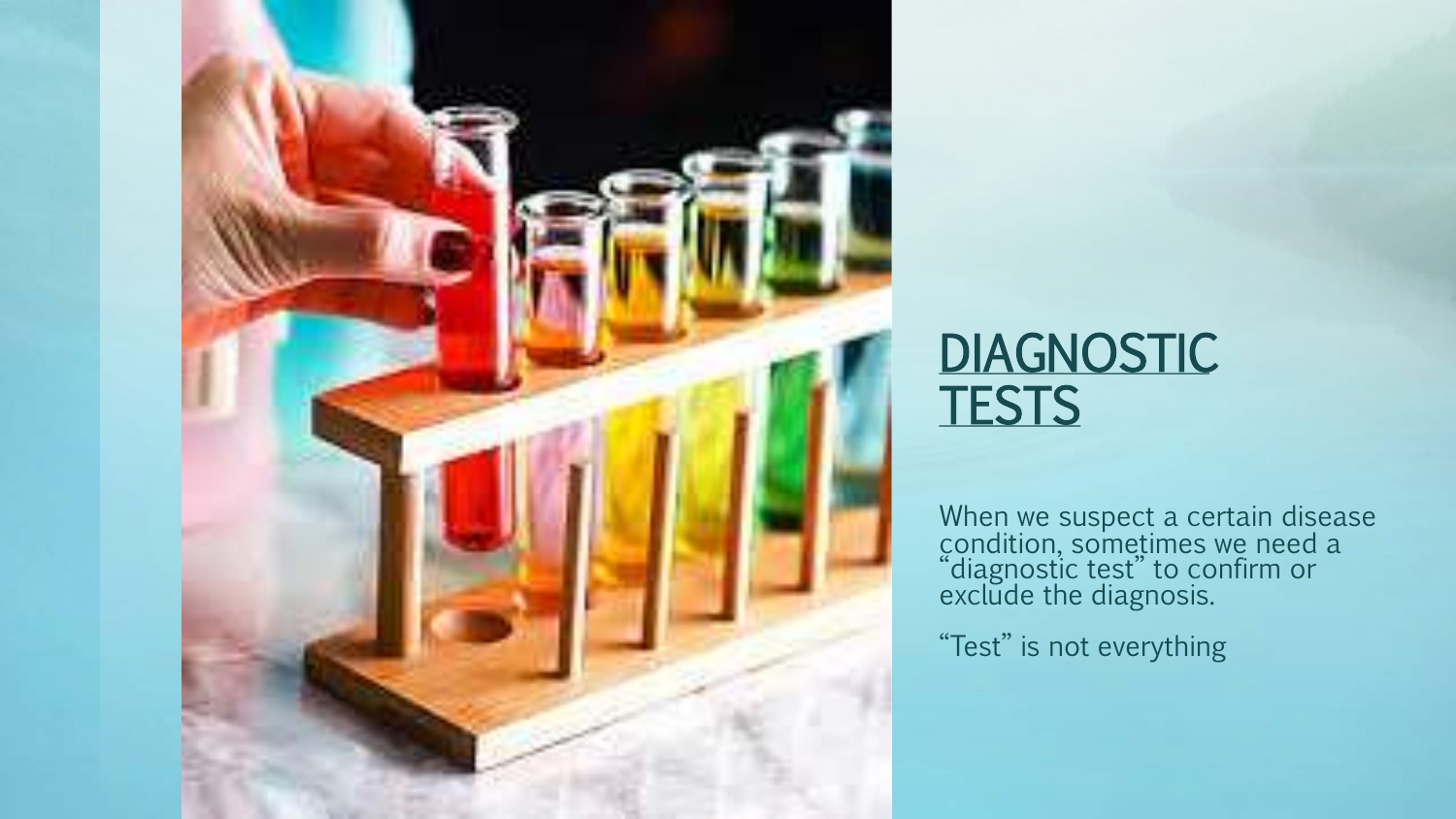

### MARTIN CLUNES Martin .<br>Series 4 "Absolutely bloody<br>hilarious" **W** Acora

Take home message: Know your body well Treat your body well Let your doctor know you well At the end of the day, we will all get old…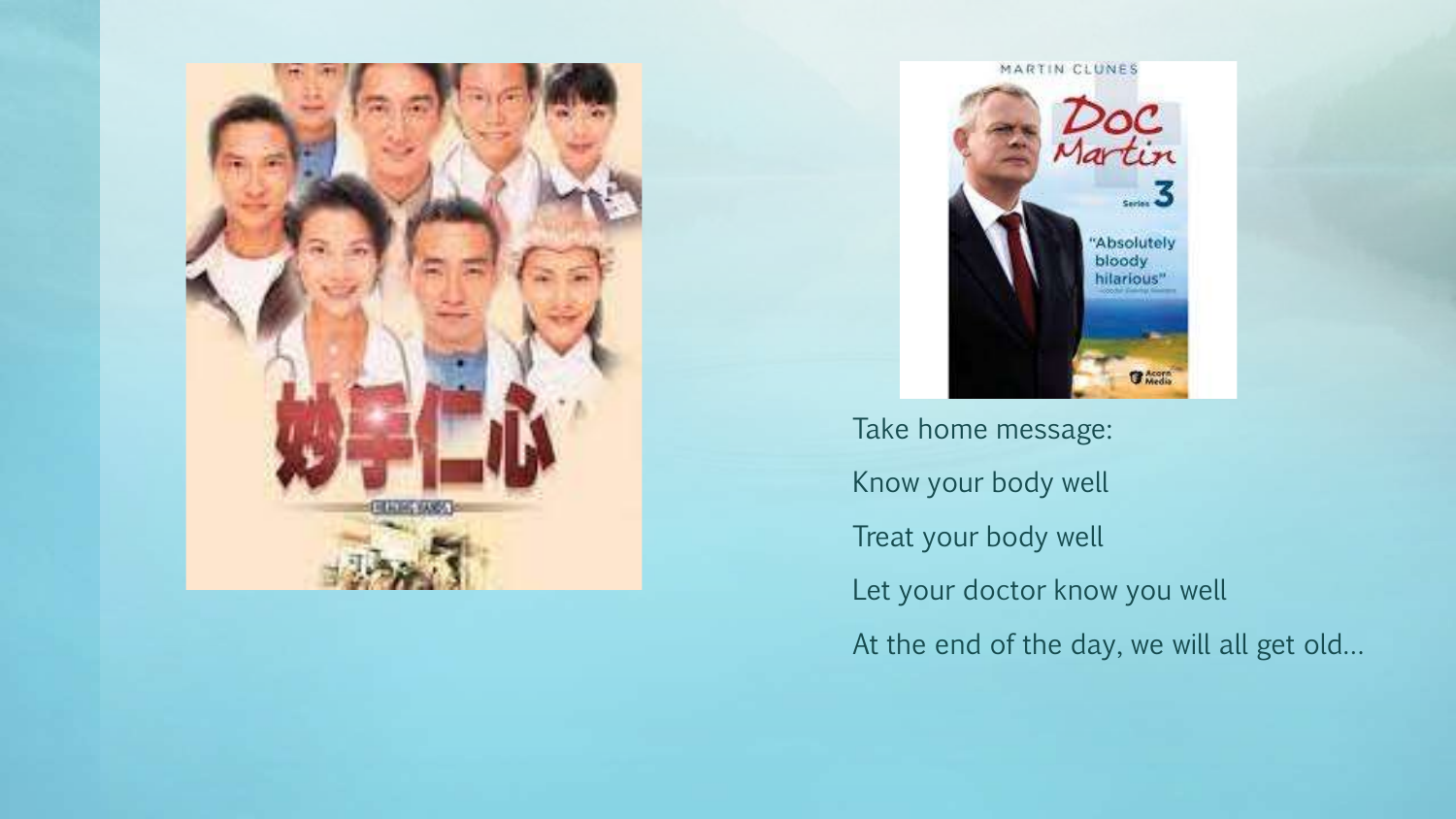## A physician is somewhat like a detective



- -History
- -Physical exam
- - Investigation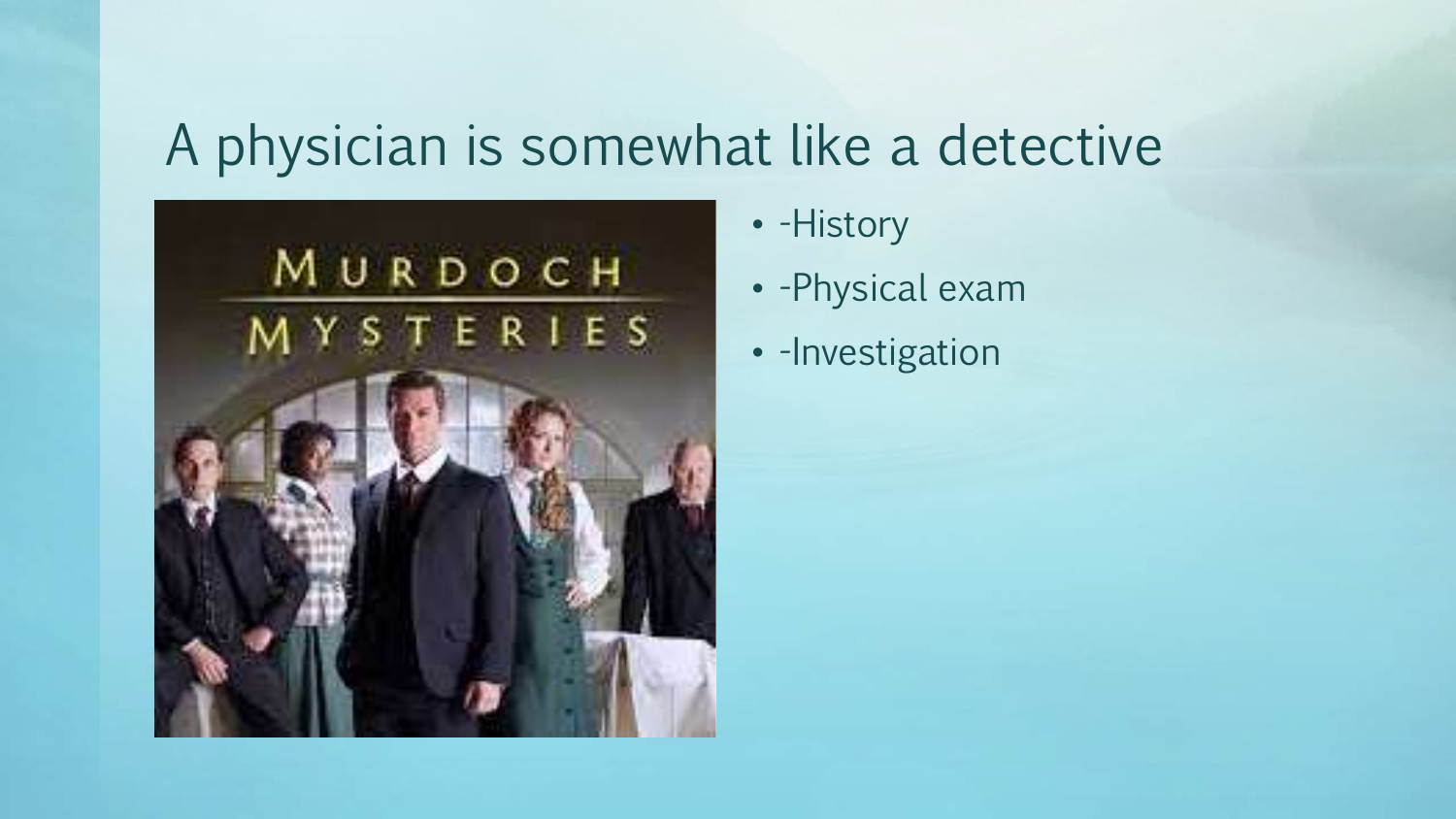# 【杏林在線】驗身驗甚麼

• <https://youtu.be/3VdeH1HtwW8>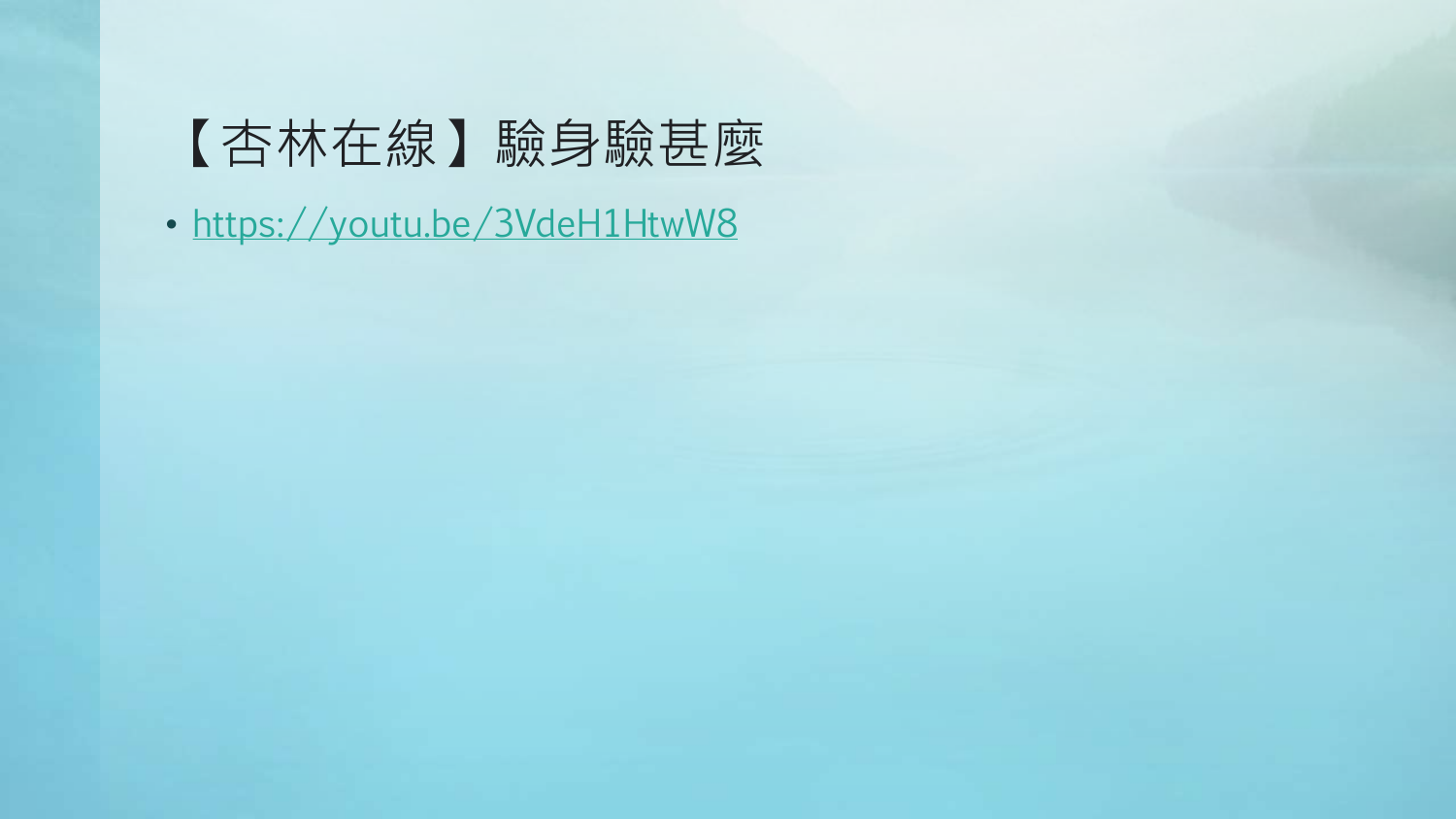### vaccination

- VACCINATION FOR (OLDER) ADULT
- PNEUMOVAX & PREVNAR-13
- SHINGLES (HERPES ZOSTER)
- HEPATITIS A
- INFLUENZA
- TETANUS
- PERTUSSIS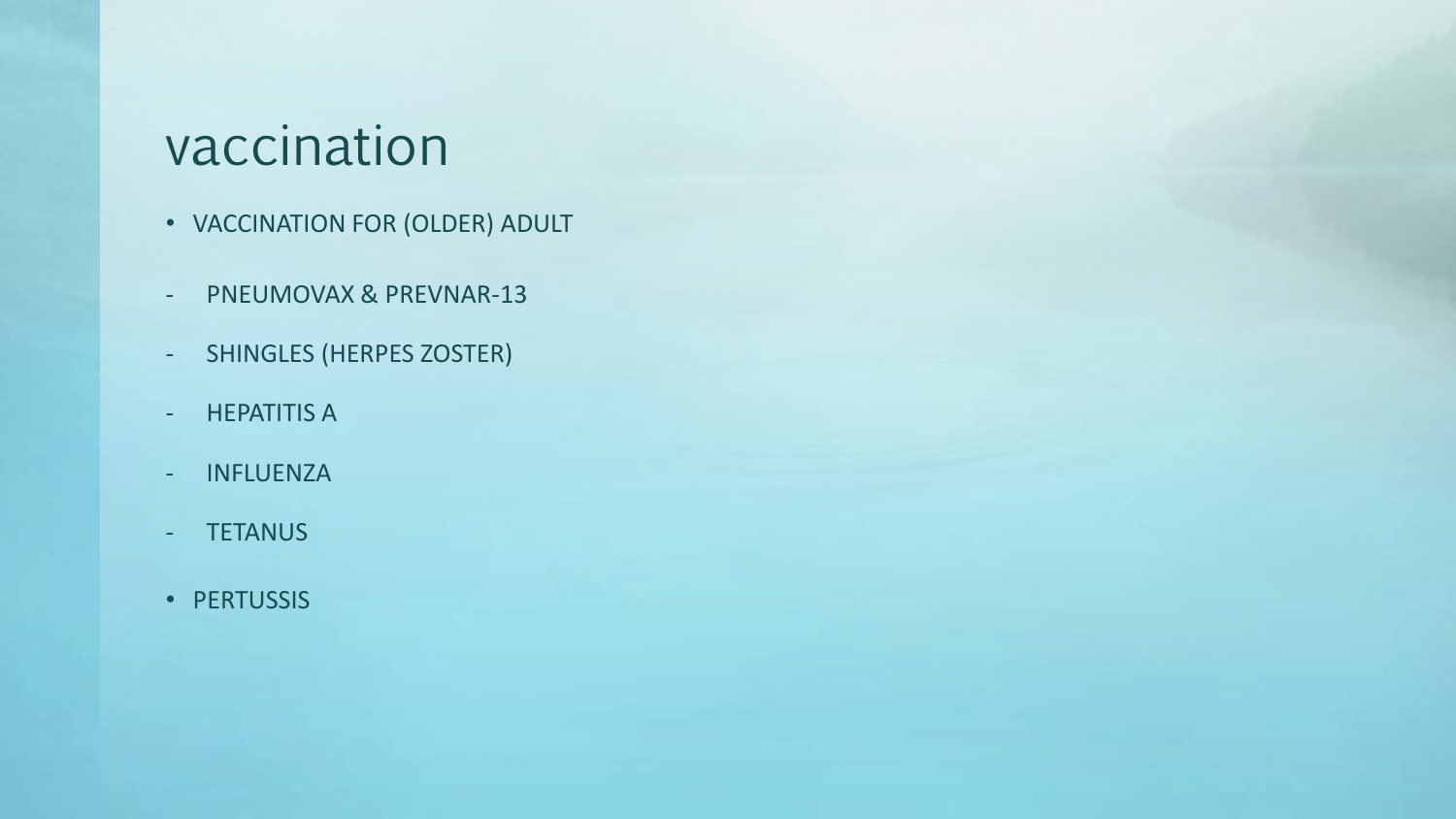### **PNEUMOVAX & PREVNAR-13**

- Prevent invasive pneumococcal diseases: pneumonia, meningitis and septicemia
- Pneumovax : all adult > 65 years old. MSP covered
- Pneumovax : immunocompromised condition such as DM, COPD, chronic hepatitis B carrier, chronic alcoholism…
- Prevnar-13 : MSP not covered. Adult > 50 years old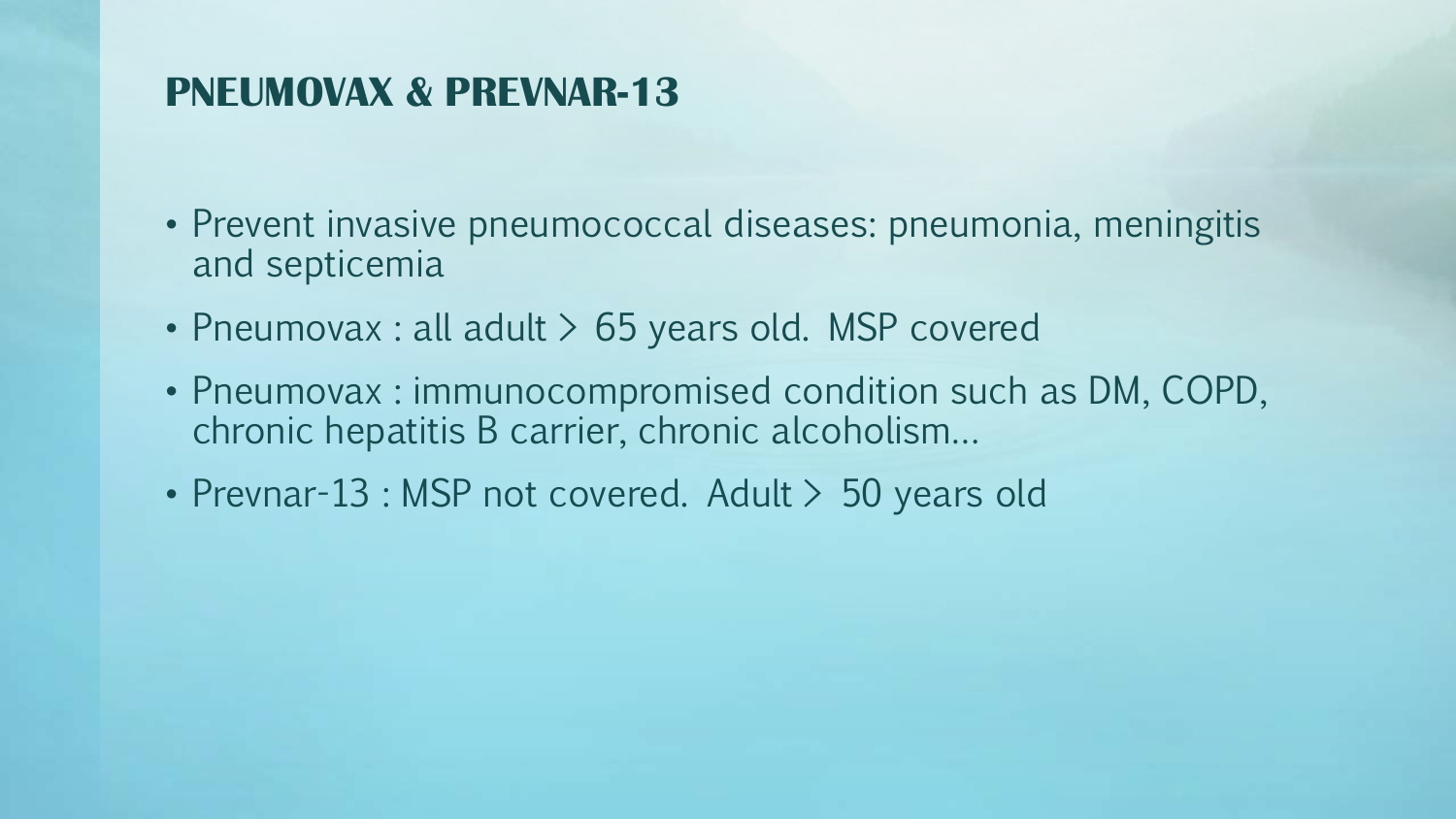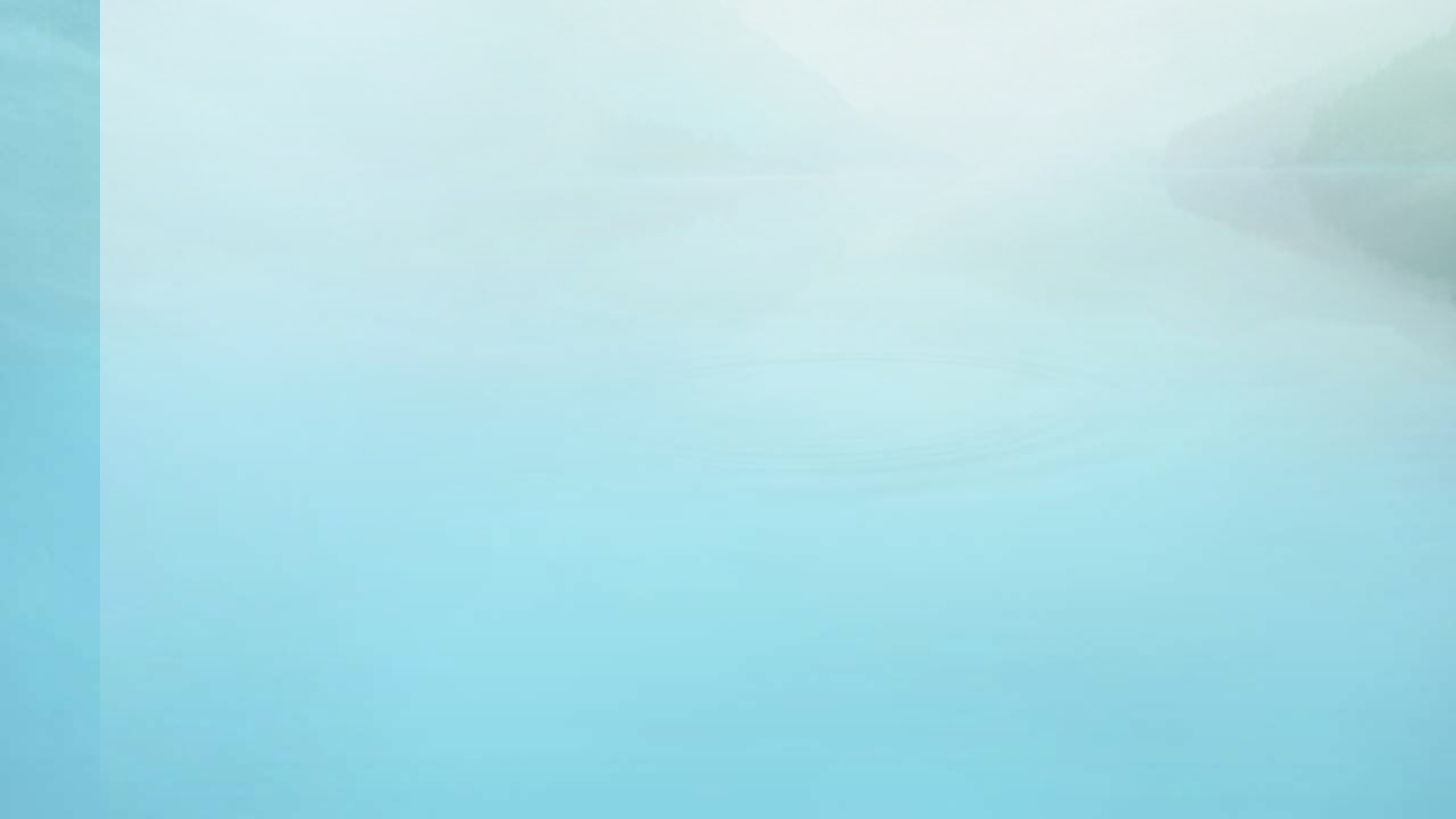## SHINGLES (HERPES ZOSTER) -Shringrix (2 doses)



- Prevention of shingles which is the reactivation of chicken pox.
- Adult > 50 years old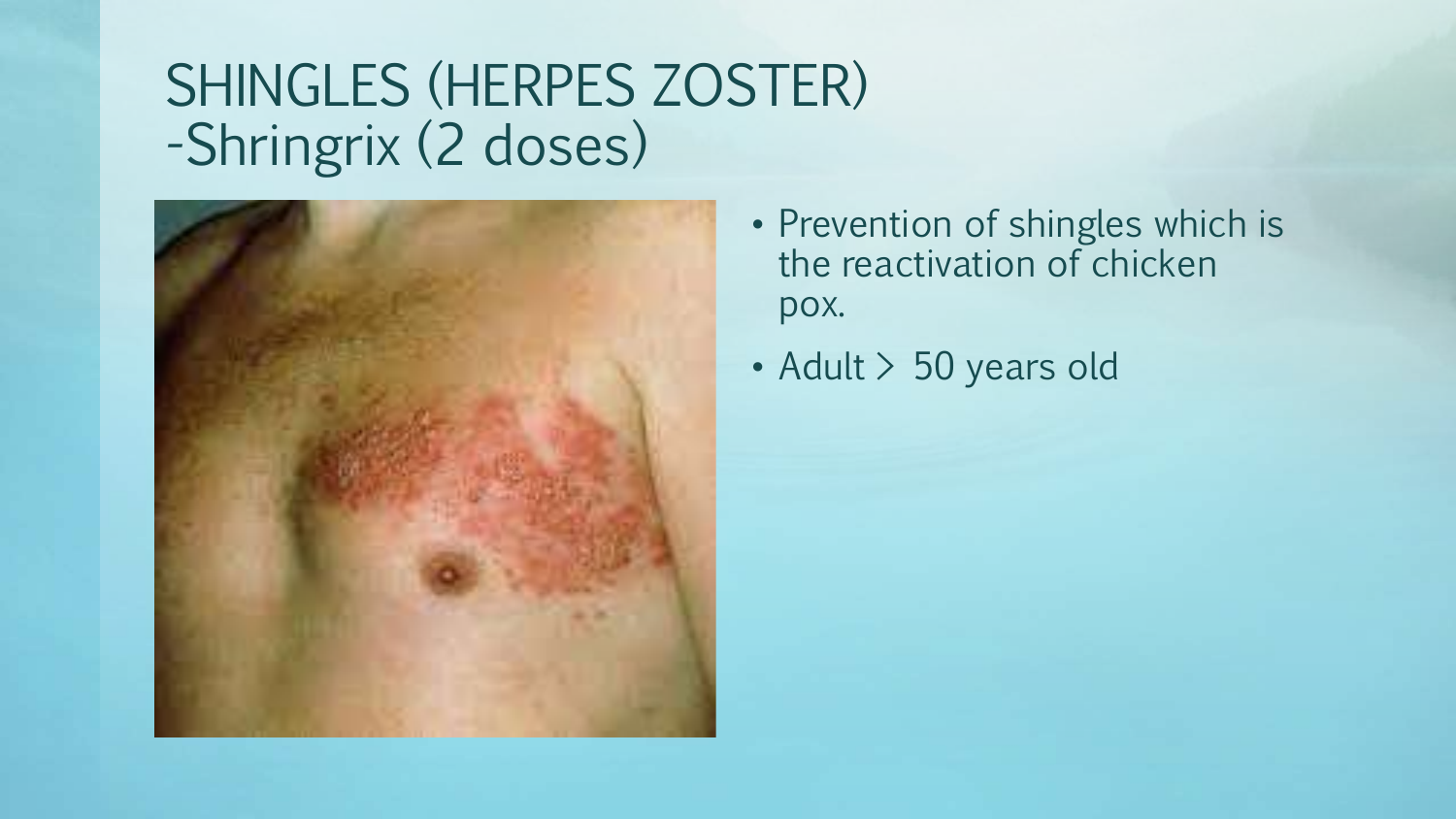#### HEPATITIS A



- Hepatitis A vaccine
- 2 doses
- Need to check Hep A antibody before receiving the vaccine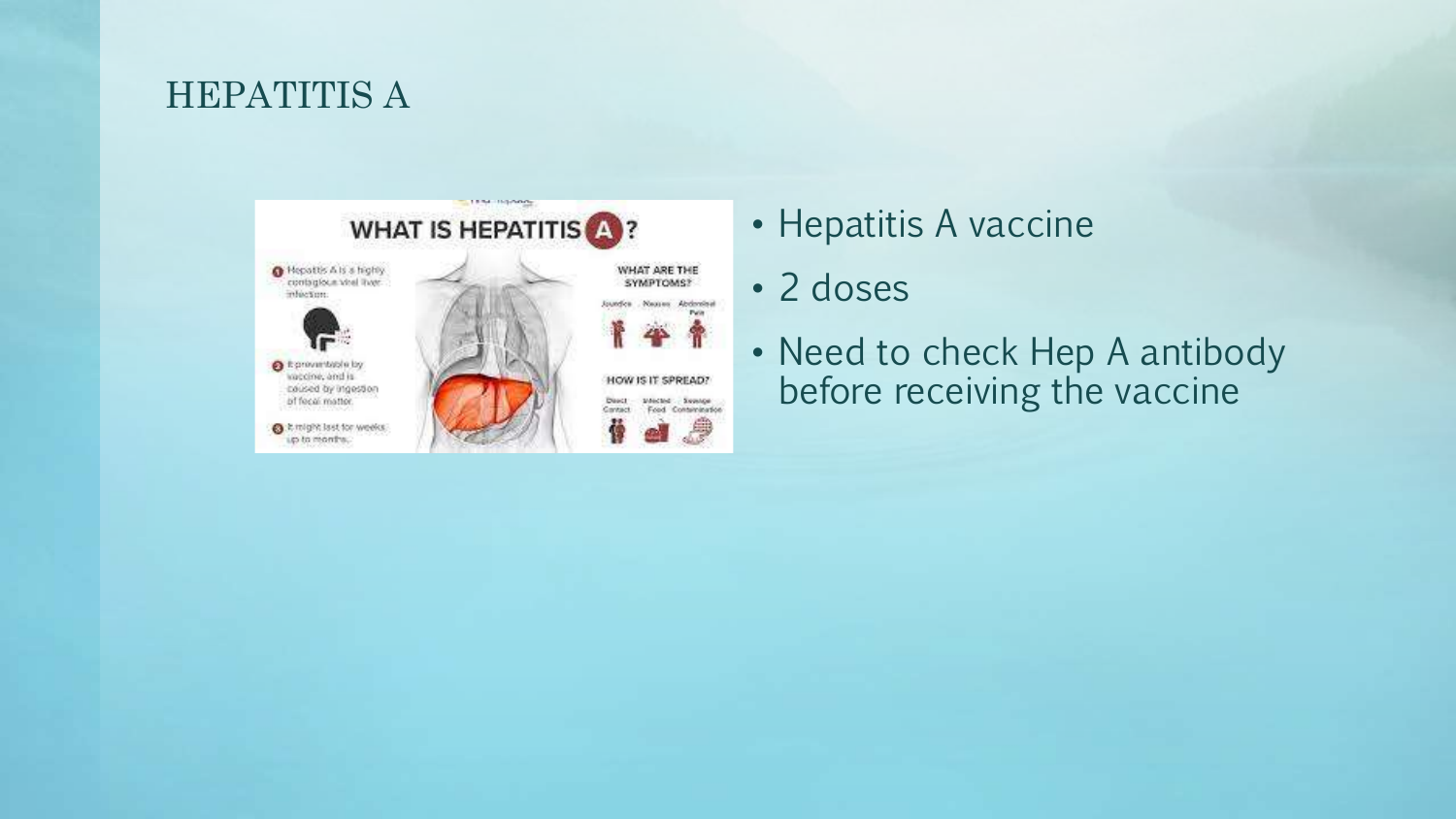## INFLUENZA vaccine

Yearly vaccination needed. Usually available in late October.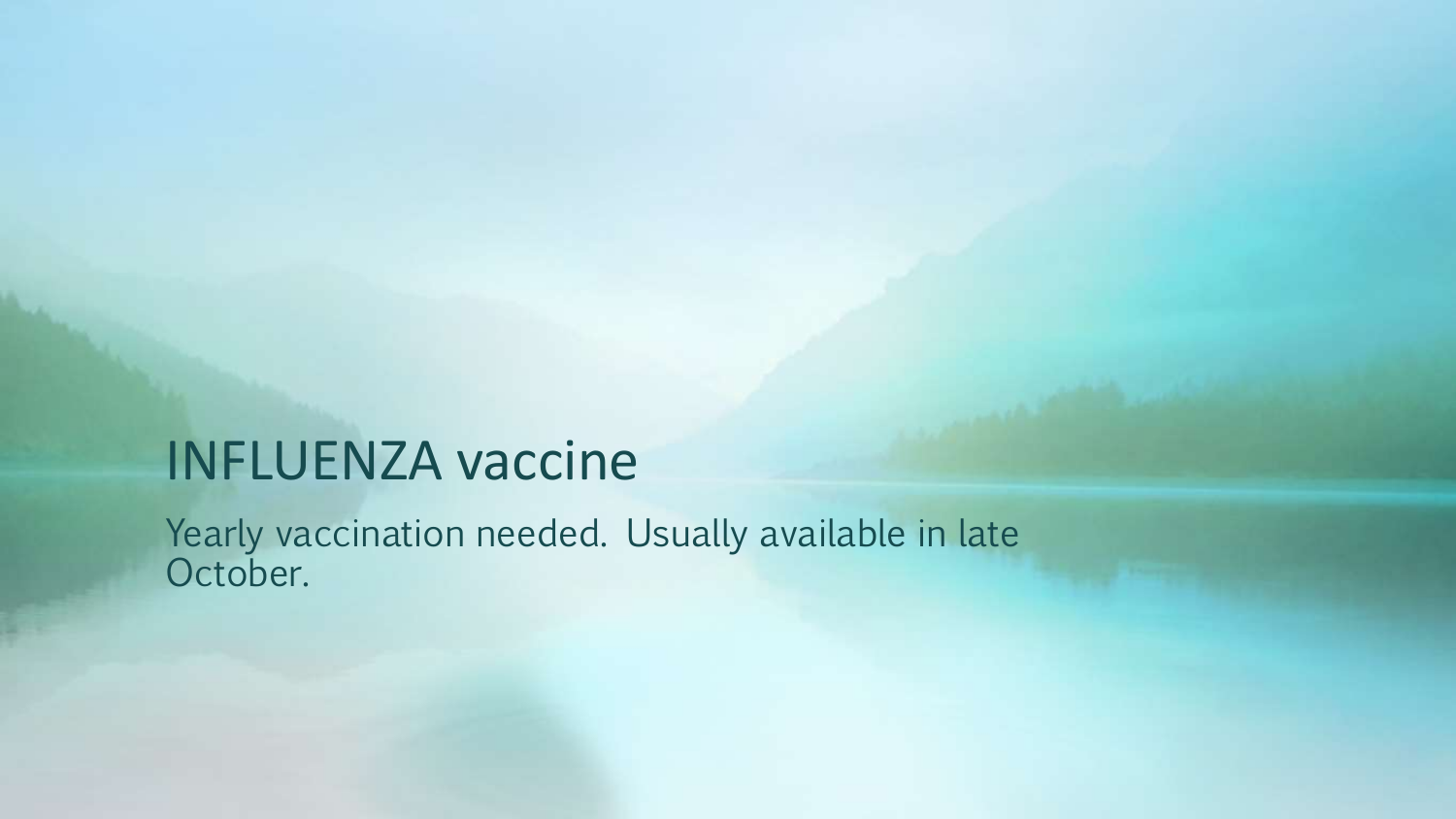### TETANUS

- A complete vaccination comprises 3 doses
- Protection last for 10 years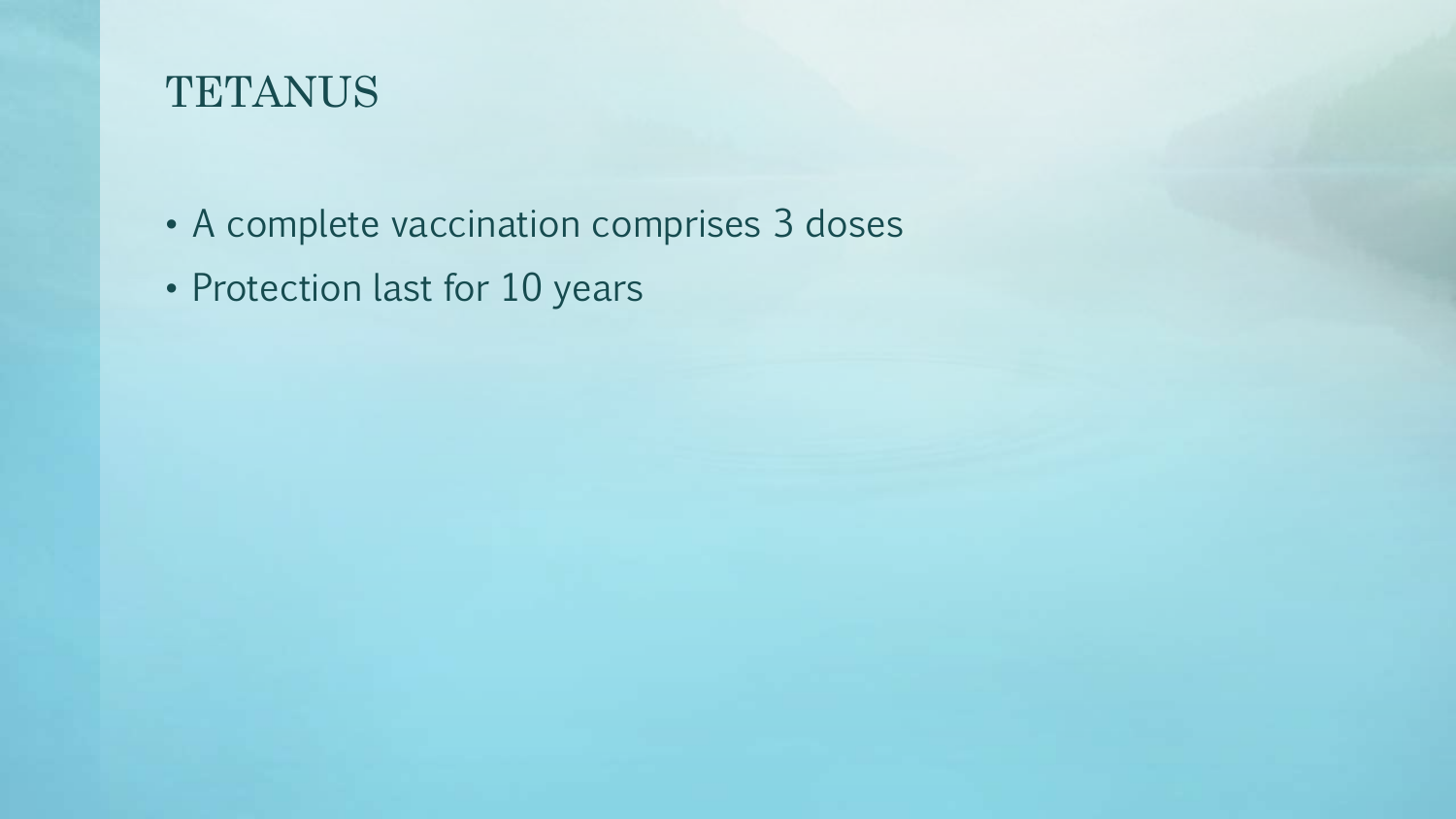### **PERTUSSIS**

- Specific group of people
- Pregnancy
- Household members of the pregnant patients